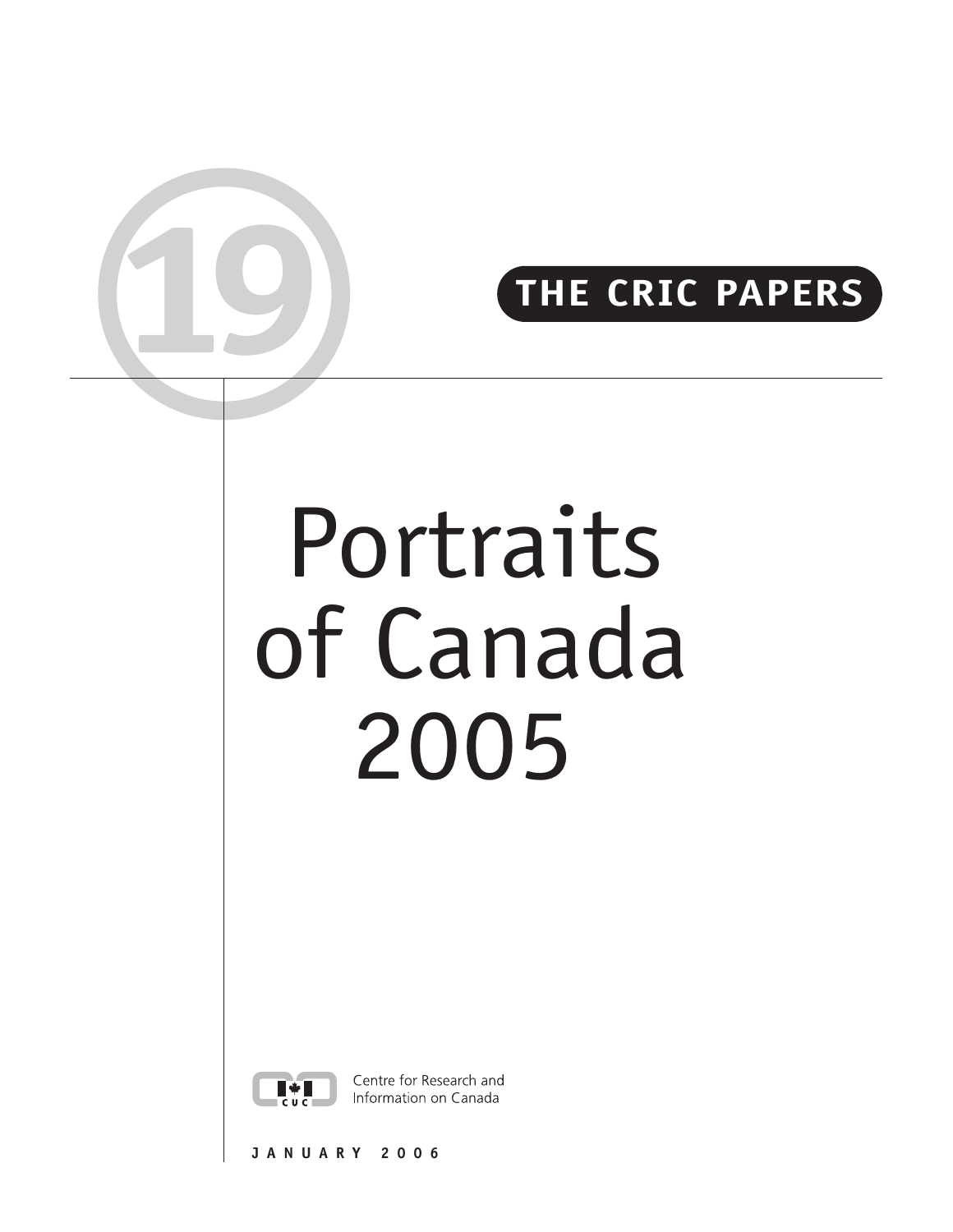# Table of Contents

# *Portraits* **[2005 – A Conversation with Canadians](#page-2-0)**

*Portraits* **[2005 @ a Glance – National Highlights](#page-3-0)**

- **1 [Canada's Priorities Environment, Health and Fiscal Responsibility](#page-4-0)**
- **3 [Canada's Political Landscape](#page-6-0)**
- **5 [Quebec](#page-8-0)**
- **7 [Nature of Canada](#page-10-0)**
- **10 [Civil Liberties](#page-13-0)**
- **12 [Annexes](#page-15-0)**
- 13 | [Focus on the North](#page-16-0)
- 13 | [Focus on British Columbia](#page-16-0)
- 13 | [Focus on Alberta](#page-16-0)
- 14 [Focus on Saskatchewan](#page-17-0)
- 14 [Focus on Manitoba](#page-17-0)
- 14 | [Focus on Ontario](#page-17-0)
- 14 [Focus on Quebec](#page-17-0)
- 15 **Focus on New Brunswick**
- 15 | [Focus on Prince Edward Island](#page-18-0)
- 16 | [Focus on Nova Scotia](#page-19-0)
- 16 | [Focus on Newfoundland and Labrador](#page-19-0)

# **17 [Also Available from CRIC](#page-20-0)**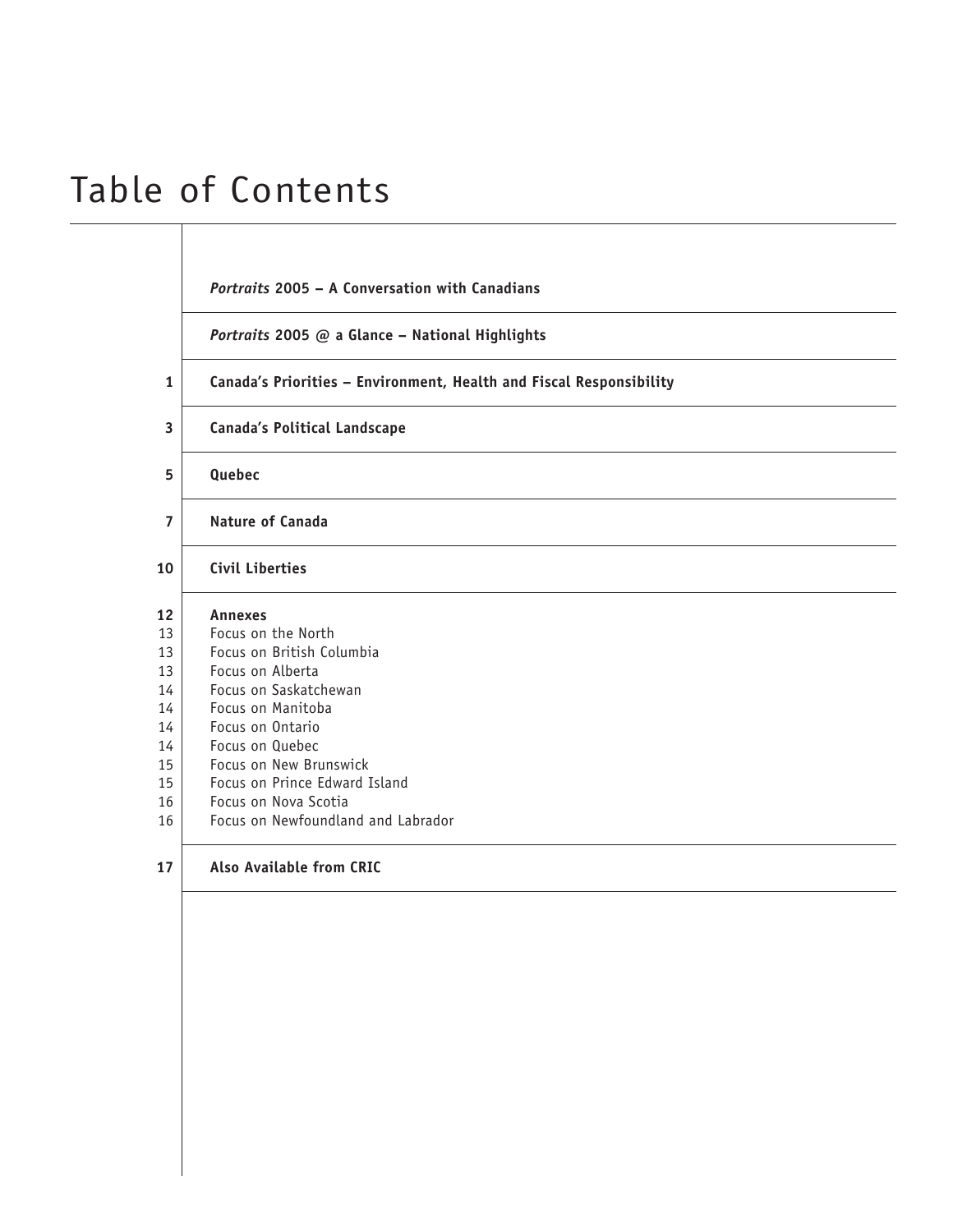$I * I$ 

### Centre for Research and Information on Canada

# *Portraits* 2005 – A Conversation with Canadians

<span id="page-2-0"></span>For eight years, the Canadian Unity Council's Centre for Research and Information on Canada (CRIC) has conducted *Portraits of Canada*, an annual national survey of Canadians' opinions about government, each other, and the country's future. *Portraits* is more than a poll; it is a vehicle to start a conversation with Canadians. We want to hear what they have to say – what you have to say – about what is going on and what the future holds. This is in keeping with the CUC's mandate to inform and to engage all Canadians in building and strengthening Canada.

In the 2005 edition of *Portraits*, we once again track how Canadians' attitudes have evolved on a range of issues relating to the nature and well-being of the country. Some of the questions that we asked this year included:

- Do they consider a balanced budget as all that important?
- How do they rate their leaders?
- How do they feel about minority government?
- Are they prepared to make trade-offs on civil liberties to ensure their security?

Every year *Portraits* asks roughly 50 questions, a significant proportion of which have been asked in the past. This allows us to track which views are changing with time, and which remain fairly constant. The sample size of our survey is large. Quite often the polls that you see in the news have about 1,000 respondents throughout Canada. By contrast, our sample of 3,201 Canadians is large enough to ensure that opinions in all regions of the country, including the three Northern Territories, are accurately reflected. Two separate surveys are carried out, one in Quebec (conducted by CROP) and one in the rest of Canada (conducted by Environics Research Group). The results are then combined. The survey's Quebec component was conducted September 13-26, 2005 while the rest of Canada was done September 12-28, 2005. As with any survey, there is a margin of error. In this case it is plus or minus 1.7%, 95% of the time.

Once the information is analyzed and released at a major news conference, Council staff and supporters fan out across the country to present the results to groups ranging from young leaders, community groups, Rotary Clubs, high school, and university students to business associations, municipal, provincial, and federal officials, as well as politicians. This is where we start conversations with Canadians. These aren't just dry presentations; we want to hear the thoughts of those in our audiences on the issues in the poll. More importantly, we want them to continue these conversations at the supper table, around the water cooler, and at the local store. We invite you to do the same. We welcome comments and suggestions because they are often fed back into our research planning. If, after reading this document, you would like to contribute your suggestions, please email us at [webmaster@cucweb.ca](mailto: webmaster@cucweb.ca).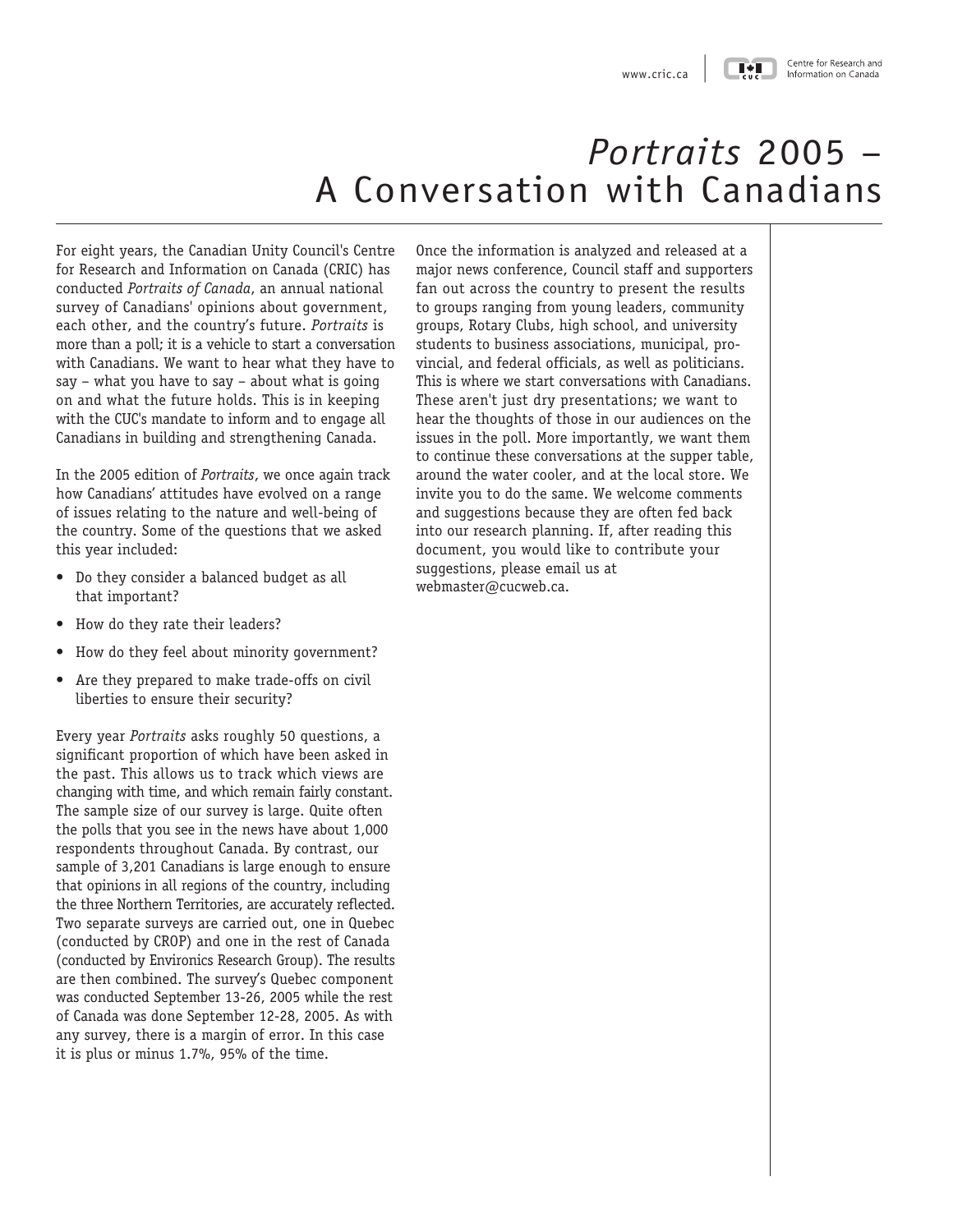# *Portraits* 2005 @ a Glance *–* National Highlights

- Here is a summary of the major national findings from *Portraits* 2005. Those interested in more detail are encouraged to read the entire document. Further breakdowns, including additional graphs, can be accessed a[t www.cric.ca.](http://www.cric.ca/en_html/index.html)
- Maintaining a balanced federal budget is among the top three priorities for Canadians. On the basis of a list of 12 policy choices, the environment came first with support from 78%, increased health spending came second with backing from 74%, while keeping the budget balanced came a close third; it rallied 73% support.
- The lowest priority for Canadians among the 12 choices was closer relations with the United States. Only 31% rated it a high priority. This marked a decrease of six percentage points from 2004 and a drop of 11 percentage points from 2003 when it stood at 42%.

*"The top three choices and the fact that they are so close together in terms of the numbers provide an interesting insight. What this tells us is that Canadians are acutely conscious of environmental issues, want to maintain a health care system that serves all, but want political leaders to manage priorities and achieve objectives in a fiscally responsible manner," says Dr. Donna Dasko, Vice-President of Environics Research, which did the polling for* Portraits *outside Quebec.*

- A majority (66%) is of the view that creating tighter rules with regard to ethics for governments and parliaments should be a high priority for the federal government.
- More than eight out of ten Canadians (82%) judge the integrity of their leaders harshly, taking the view that most political decision-makers do not tell the truth or keep their promises. This is an increase of nine percentage points over 2002 when 73% held this view.
- Fifty-three percent of Canadians agree that political parties should be required to nominate a specific percentage of women candidates for election campaigns, and 46% say that political parties should be given financial incentives to increase the number of women candidates running for election.
- Forty-nine percent of Quebecers say they would vote YES if a referendum on sovereignty-partnership were held using the same question as that asked in 1995 (this is identical to the *Portraits* 2004 finding). This year, *Portraits* asked four different questions on constitutional choices for Quebec. The results showed support for sovereignty, after redistribution of the undecided, declined the more unambiguous the question became.
- Significant majorities of Canadians feel that medicare (85%), two official languages (73%), peacekeeping (69%), and the CBC (60%) are essential characteristics of the country, and that their disappearance would fundamentally alter Canada's nature. However, less than half (43%) believes that cutting Canada's ties with the monarchy would result in fundamental change to the country's nature.
- A majority (54%) would rather safeguard than sacrifice civil liberties in the fight against terrorism, even if that means accepting a lower level of public security. However, 42% think it will be necessary to give up civil liberties to curb terrorism.
- Two out of three Canadians say noncitizens who promote terrorist activity should be deported, even at the risk of facing mistreatment. Only 33% feel that noncitizens who promote terrorist activity should be dealt with in a Canadian court of law and not be deported.

<span id="page-3-0"></span>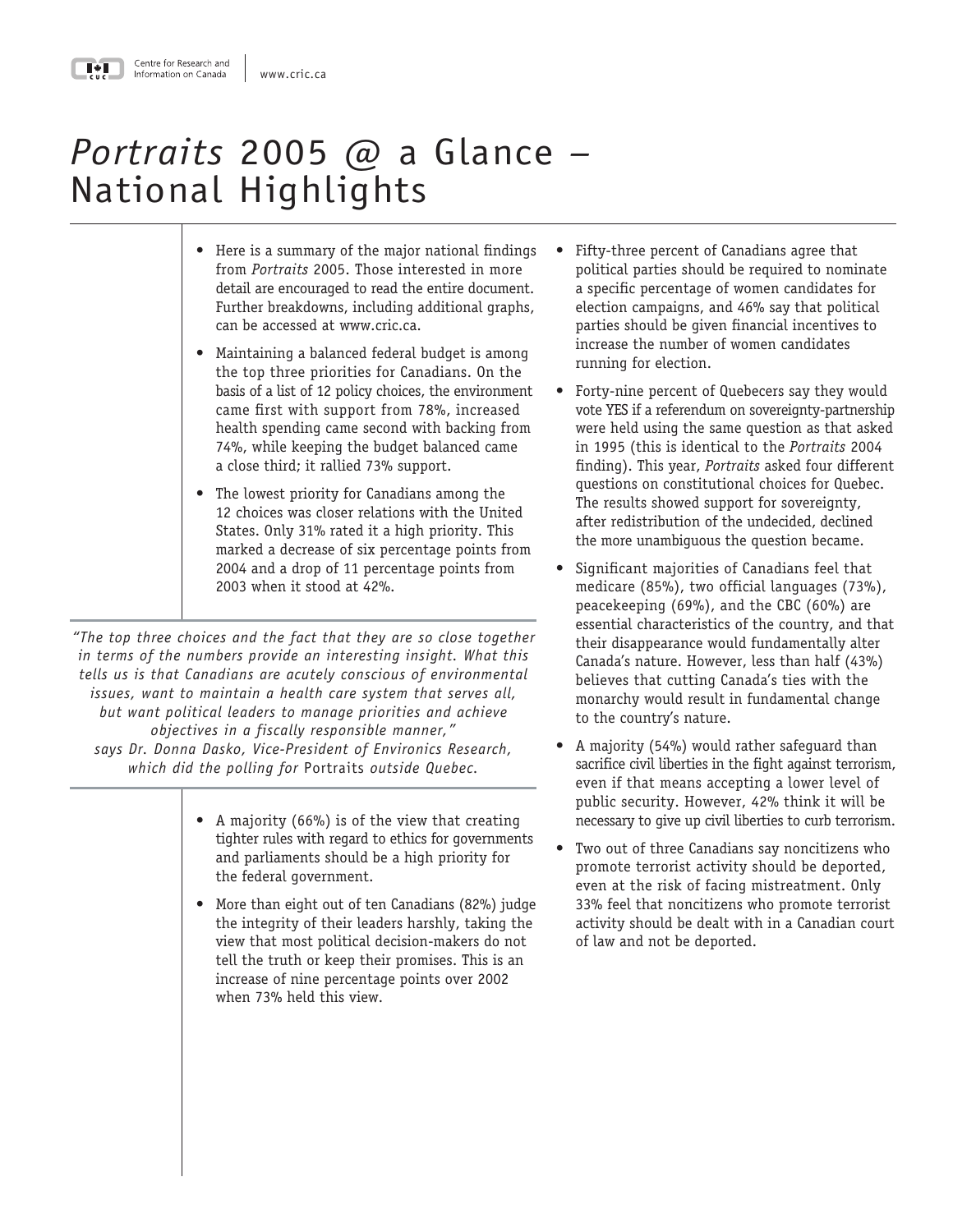### Centre for Research and Information on Canada

# Canada's Priorities – Environment, Health, and Fiscal Responsibility

<span id="page-4-0"></span>Public policy is about setting priorities. Every yea we ask Canadians where the federal government should focus its attention.

Given that *Portraits* is a national poll with a large sample size, this allows comparisons of priorities among age groups, provinces, and regions.

We asked what the federal government's priorities should be to make the country work better. Acros Canada, the top three choices were:

- Protecting the environment (78%)
- Spending more money on health care (74%)
- Maintaining a balanced budget (73%)

There should be no surprise in seeing environmen and health at the top of the list, but **maintaining a balanced budget**, which was included in the choices this year, registered among the top three. After a generation of deficit financing, Canadians appear to be on the fiscal wagon. Do the roots of this concern lie in a period when the country ran regular deficits and economic growth was slow? Today, many Canadians may be pleased that the country is showing annual surpluses, the only G-8 country to do so.

Regardless of the reasons, an interesting fiscal theme runs through Canadians' priorities this year. Consider their ranking of the following priorities: **maintaining a balanced budget** was among the top 3, followed by the **spending more money on education and training** (4th overall). Then come the remaining finance-related priorities – **paying down the debt** (8<sup>th</sup>) and **cutting taxes** (9<sup>th</sup>).

This provides a possible insight as to general fiscal policy:

- maintain a balanced budget;
- within that larger framework, devote more resources to education and training;
- pay down the debt but not at the expense of the preceding priorities;
- lastly, if any fiscal room is left, cut taxes.

|    | 's Priorities - Environment,<br>h, and Fiscal Responsibility                                       | www.cric.ca | $\blacksquare\bullet\blacksquare$ | Centre for Research an<br>Information on Canada |
|----|----------------------------------------------------------------------------------------------------|-------------|-----------------------------------|-------------------------------------------------|
|    | <b>FIGURE 1</b><br><b>MAKING THE COUNTRY WORK BETTER,</b>                                          |             |                                   |                                                 |
|    | "HIGH PRIORITY"<br>Items                                                                           | 2003        | 2004                              | 2005                                            |
| 1. | Protecting the environment                                                                         | Not asked   | $76\%$ (1)                        | 78%                                             |
| 2. | Spending more money<br>on health care                                                              | 73% (1)     | 75% (2)                           | 74%                                             |
| 3. | Maintaining a balanced budget                                                                      | Not asked   | Not asked                         | 73%                                             |
| 4. | Spending more money<br>on education and training                                                   | 69% (3)     | Not asked                         | 70%                                             |
| 5. | Increasing cooperation<br>between the federal and<br>the provincial / territorial<br>qovernments   | 70% (2)     | 74% (3)                           | 66%                                             |
| 5. | Tighter ethics rules for<br>governments and parliaments                                            | Not asked   | Not asked                         | 66%                                             |
| 7. | Protecting Canadians against<br>terrorist threats                                                  | Not asked   | Not asked                         | 55%                                             |
| 8. | Paying down the national debt                                                                      | Not asked   | Not asked                         | 48%                                             |
| 9. | Cutting taxes                                                                                      | $41\%$ (6)  | $48\%$ (7)                        | 47%                                             |
|    | 10. Reducing regional economic<br>inequalities                                                     | $40\%$ (7)  | Not asked                         | 45%                                             |
|    | 11. Transferring more powers<br>from the federal to the<br>provincial / territorial<br>governments | $32\%$ (9)  | Not asked                         | 36%                                             |
|    | 12. Having closer relations<br>between Canada and<br>the United States                             | $42\%$ (5)  | $37%$ $(8)$                       | 31%                                             |

Another point of interest revealed in the **Making the Country Work** table is that Canadians have consistently rated **spending more on education and training** as a high priority. This may be evidence that the public has understood the ongoing debate regarding the importance of economic productivity.

Dead last among the twelve priorities is **having closer relations between Canada and the United States**. Only 31% rated it a high priority. This marks the third consecutive year that support has declined in this area. During this period it has fallen by 11 percentage points. This may be explained by a series of disagreements that have affected both countries since 2003: The Iraq War; debate on the proposed anti-ballistic missile defence shield; the mad cow crisis and associated border closures; not to mention the ongoing and acrimonious softwood lumber dispute.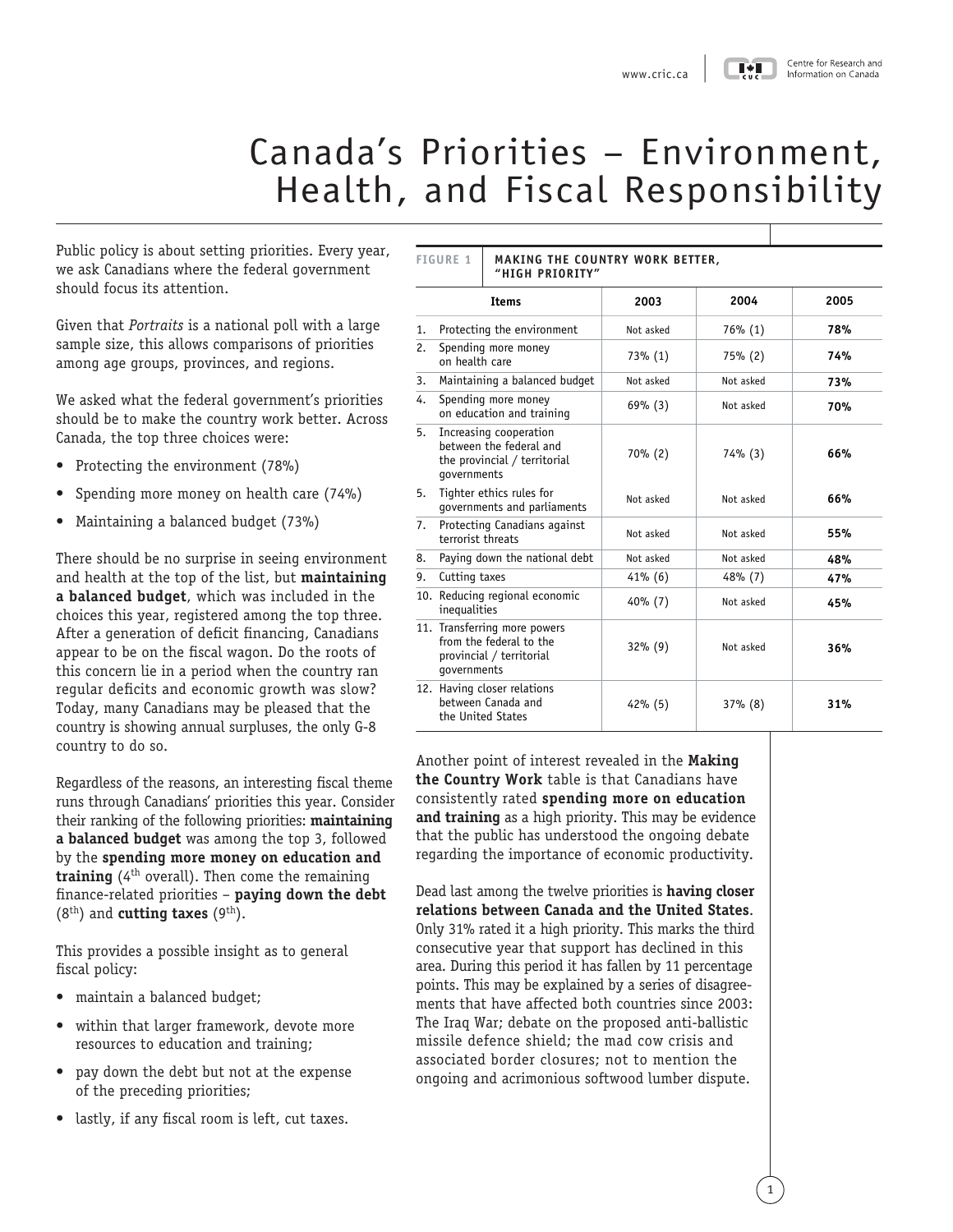# Canada's Priorities – Environment, Health, and Fiscal Responsibility



When it comes to improving the country, please tell me if you think each of the following hould be a high priority, a medium priority or a low priority for the federal government: c) Having closer relations between Canada and the United States.



Historically, relations between both countries, which share the longest undefended border in the world, tend to run hot and cold. Living next to a colossus is not an easy thing. That being said, Michael Adams in his book, *Fire & Ice*, *<sup>1</sup>* provides another, more abstract perspective to explain the deterioration in relations. He argues that the values of each country, traditionally assumed to be similar and converging, are in fact diverging. Put simply, we have less in common and, therefore, disagreements become more likely. Recent findings of an SES Research poll, conducted with the University at Buffalo, indirectly reinforced Adam's view. The focus of the poll dealt mostly with the cooperation between both countries on trade and terrorism<sup>2</sup>. What emerged was a situation in which Canadians were saying: Let's trade with the U.S. but not become more like them.

# **UNDER THE MICROSCOPE…**

**Protecting the environment** was Canadians' top priority for the second year in a row. Support, broken down by province, reveals that support was lowest in Manitoba (69%). However, of the 12 policy choices, protecting the environment was Manitobans' second highest priority. **Maintaining a balanced budget** was their first.

# **FOOD FOR THOUGHT**

- µ Canada and the United States are neighbours and each other's biggest trading partners. Recently though, relations between the two countries have become somewhat strained and our *Portraits* results have revealed that few Canadians appear to be in a mood to invest much time or effort in repairing them. What are the broader implications of this attitude? What, if any, will be the effects on our economy? Should Canada's foreign policy seek to strengthen ties with other countries, or should we focus more on re-establishing the traditionally strong ties with our neighbour?
- µ For the second year in a row, the environment ranks as the top priority for Canadians. Are Canadians prepared to make personal sacrifices to help the environment? Would they be willing to pay more for gas (prices in North America are below those in Europe)? Is public transportation becoming an alternative or will Canadians, in spite of good intentions, continue to rely on their cars?

# **UNDER THE MICROSCOPE…**

The policy choice of **having close relations with the U.S.** resonated most strongly in P.E.I. where 49% viewed it as a high priority. The lowest level of support was recorded in the Yukon (15%). Saskatchewan (25%) edged out, by one point, two other provinces and the remaining territories, as the province the least interested in closer relations with America.

1. Michael Adams, *Fire and Ice: The United States, Canada and the Myth of Converging Values*, Penguin, 2004.

2. *Maclean's*, "Closer than you think", October 17, 2005, p. 16.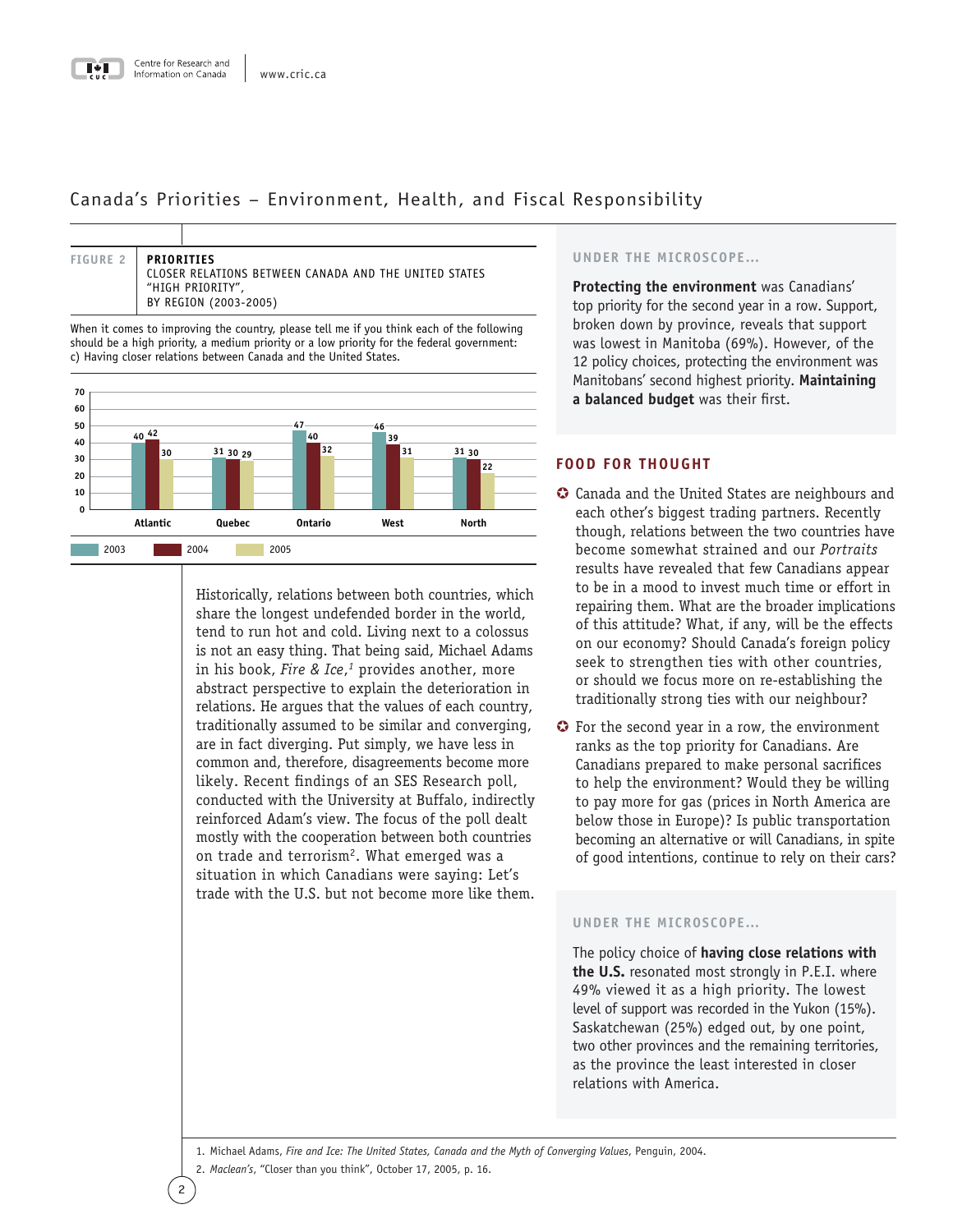# Canada's Political Landscape

<span id="page-6-0"></span>For the first time since 1979 Canadians have experienced minority government. The 10-year anniversary of the 1995 referendum has just passed. The Quebec sovereignty movement is once again stirring, western discontent is simmering. Many Canadians feel that their province/territory does not get the respect it deserves within Confederation. Feelings are running high in several regions, so we looked at Canadians' feelings on a variety of issues.

For much of last spring the media was consumed with the Gomery inquiry. What came to light further fuelled public cynicism. That cynicism, however, is somewhat tempered. While more than eight out of ten Canadians believe that most political leaders do not tell the truth or do not keep their promises, two thirds concede that the job political leaders have to do has become much more difficult in recent years, and that the politicians who are elected in their area do a good job of serving community interests. Also, among political leaders as a group, it is those at the local or municipal level that fared best with close to half of Canadians saying that they would give a high rating to their honesty and ethical standards.

Federal political leaders were seen as least trustworthy among a list of eight types of leaders. Less than a quarter of Canadians give their honesty and ethical standards a high ranking. Those considered most trustworthy are reporters and newscasters, followed by public servants and religious leaders.

Yet, despite the disenchantment expressed, Canadians do feel confident in the ability of the political system to correct abuses of power. When asked whether the Gomery inquiry is proof that abuses of power in government are investigated and corrective measures taken, 55% said yes. In Quebec, where the inquiry received greater media coverage than in the rest of the country, almost two thirds were of that opinion – a significant finding because it suggests that Quebecers make a distinction between trust in elected officials and trust in the political system.

### **FIGURE 3 MAJORITY GOVERNMENTS VS. MINORITY GOVERNMENTS**  BY REGION

Which of these views is closer to your own?

1) Majority governments are preferable because the government does not have to negotiate with other political parties and can carry out its plans more easily.

2) Minority governments are preferable because they force the government to negotiate with other political parties and adjust its plans.



*Portraits* also found that Canadians are not averse to change in their political system and that the raucous and, at times, ill-tempered Spring session in Parliament did not leave them yearning for majority government. We asked respondents to pick one of two options: **Do you prefer majority government because the government does not have to negotiate with other political parties and can carry out its plans more easily. Or, would you rather see minority governments because such a situation forces the government to negotiate with other political parties and adjust its plans?** More than 6 out of 10 opted for minority government.

A number of reasons might explain this. In spite of the high drama of the spring session, Canadians saw a government that did act but was constrained by a need to negotiate with other parties in order to implement its agenda. The idea that the governing party's agenda is open to compromise seems to have appeal. Also, minority government may be seen as a check on executive power.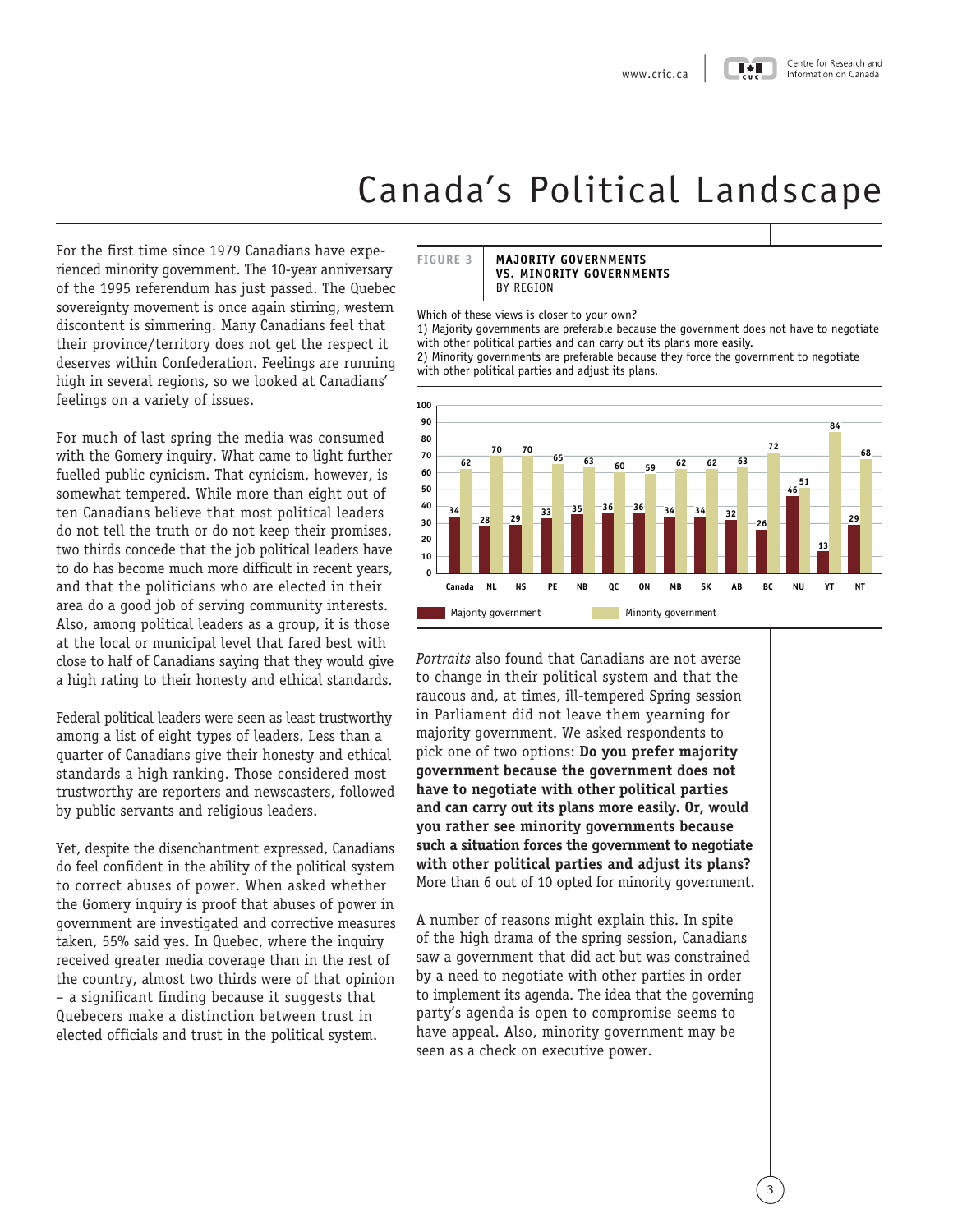# Canada's Political Landscape

| <b>FIGURE 4</b> | THE GOMERY INQUIRY<br>BY REGION |
|-----------------|---------------------------------|

Thinking about the Gomery inquiry into the federal sponsorship program, please tell me if you strongly agree, somewhat agree, somewhat disagree or strongly disagree with the following statement: The Gomery inquiry shows that when abuses of power happen in government, they are investigated and corrective measures are taken.



Canadians still may be hesitant about electoral system reform, as suggested by two failed referendums this year in B.C. and P.E.I., where voters were asked if they wanted to exchange first-past-the-post voting for a form of proportional representation. However, they are not daunted by the idea of compromises and coalitions between parties, traditionally the hallmark of proportional representation government.

Openness to change was manifested in reactions to questions on whether specific measures should be taken to ensure greater representation of women in politics. Fifty-three percent of Canadians feel that political parties should be required to nominate a specific percentage of women candidates for election campaigns and 46% believe that parties should be given financial incentives to increase the number of women candidates they put forward.

# **FOOD FOR THOUGHT**

- $\odot$  Is the current support for minority government a fad? Or is it simply the result of long simmering discontent with national politics?
- **◆** Politicians at all levels do not get high marks for honesty from Canadians. Perhaps scandals, such as the one investigated by Justice Gomery, offer some explanation for this. And yet, politicians are not the only ones to make mistakes. Do you believe that the actions of other leaders in society, whether they be journalists, business leaders, union leaders or religious leaders, receive adequate critical attention from the media? Who watches the media watchdog?

### **UNDER THE MICROSCOPE…**

The idea that political parties be required to nominate a specific percentage of women candidates for election campaigns rallied the highest level of support in Newfoundland and Labrador (72%). Furthermore, that province (at 63%) was second only to Nunavut (69%), in its support for giving political parties financial incentives to increase the number of women candidates that they nominate. Alberta scores lowest in both cases (38% and 40% respectively).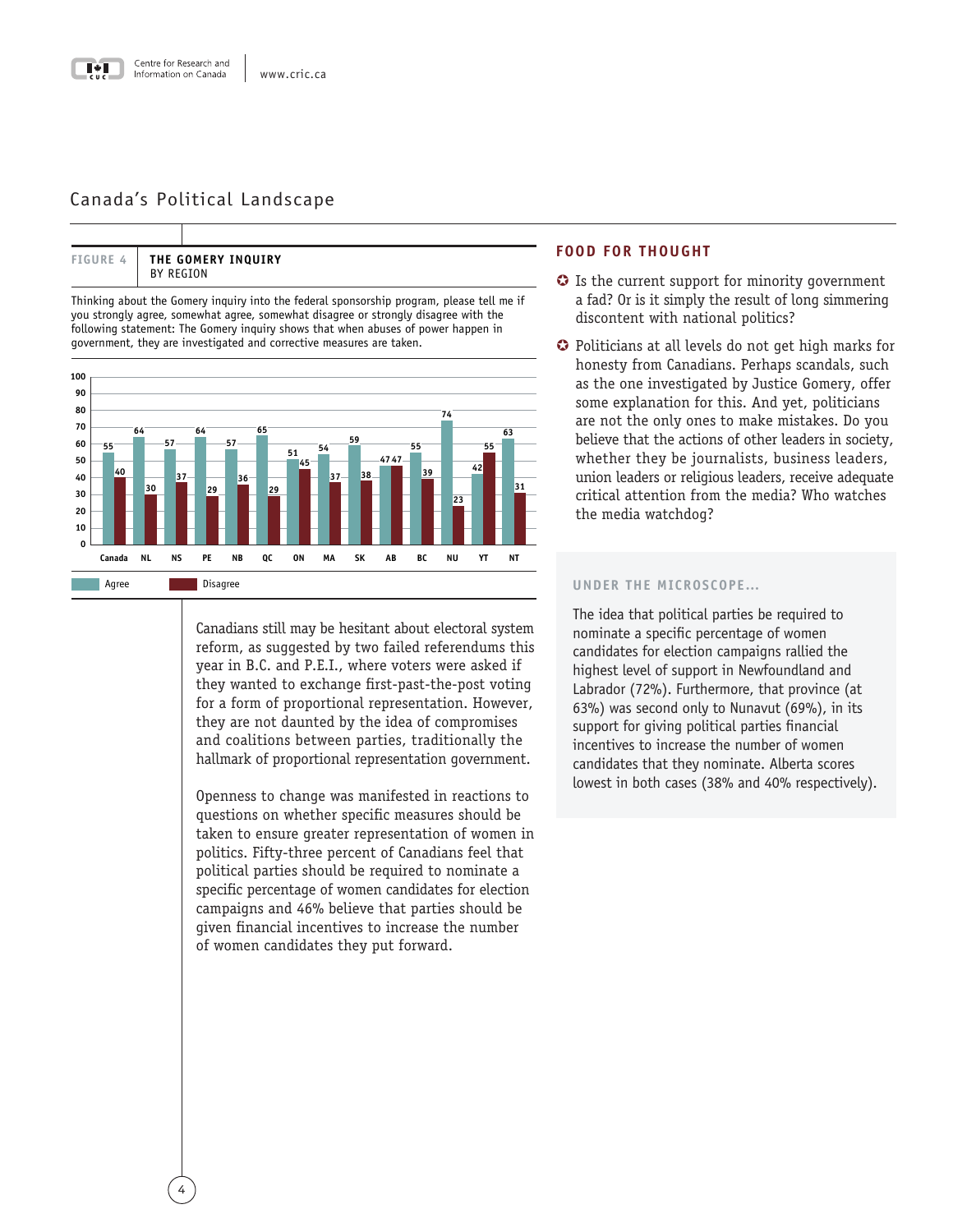# Quebec

<span id="page-8-0"></span>Quebec's place in Confederation has consumed much political attention and energy for close to half a century. A decade after the latest referendum, support for sovereignty, once again, is rising. While the federalist Quebec Liberal Party currently forms the government, the Parti Québécois promises a third referendum should it regain power. Any truly national survey must focus on Quebec and the state of the sovereignty movement.

This year, *Portraits* asked four different questions on constitutional choices for Quebec. The results showed that support for a sovereign/independent Quebec declined the clearer and less ambiguously the question is worded.

For example, 49% of Quebecers said they would vote YES if a referendum on sovereignty-partnership were held using the same question as that asked in 1995. (At 49%, voting intentions in support of a sovereign Quebec in a partnership with Canada are at the same level as in the 2004 *Portraits of Canada*.)

When we presented Quebecers with the PQ's new referendum strategy, that is, Quebec becoming a "sovereign" country without an offer of political partnership but with a free trade deal to be proposed to the rest of Canada, 47% responded they would vote YES.

We then asked the same question but replaced "sovereign country" with "independent country", YES support fell to 40%.

The last question asked Quebecers if they would vote YES to their province becoming a completely independent country. Only 34% answered that they would vote YES.

| <b>FIGURE 5</b>                                                                                                                                                                                                                                                                             | <b>CONSTITUTIONAL OPTIONS</b>                                                                                         |                        |      |  |  |
|---------------------------------------------------------------------------------------------------------------------------------------------------------------------------------------------------------------------------------------------------------------------------------------------|-----------------------------------------------------------------------------------------------------------------------|------------------------|------|--|--|
|                                                                                                                                                                                                                                                                                             |                                                                                                                       | % who would vote "yes" |      |  |  |
|                                                                                                                                                                                                                                                                                             | If a referendum were held today on the same question that<br>was asked in 1995, that is, sovereignty with an offer of | 2001 / 2004            | 2005 |  |  |
| partnership with the rest of Canada, would you vote yes<br>or would you vote no?                                                                                                                                                                                                            |                                                                                                                       | 39% / 49%              | 49%  |  |  |
|                                                                                                                                                                                                                                                                                             | If a referendum were held today asking you if you wish<br>Quebec to accede to the status of a sovereign country,      | June/August<br>2005*   | 2005 |  |  |
| without the offer of a partnership but with a free trade<br>agreement to be subsequently proposed to the rest of<br>Canada, would you vote YES or would you vote NO?                                                                                                                        |                                                                                                                       | 47%                    | 47%  |  |  |
| If a referendum were held today asking you if you wish<br>Quebec to accede to the status of an independent country,<br>without the offer of a partnership but with a free trade<br>agreement to be subsequently proposed to the rest of<br>Canada, would you vote YES or would you vote NO? |                                                                                                                       | 2005                   |      |  |  |
|                                                                                                                                                                                                                                                                                             |                                                                                                                       | 40%                    |      |  |  |
| If a referendum were held on the following question:<br>2001 / 2004<br>"Do you want Quebec to become a completely independent<br>country, would you vote or be tempted to vote YES or NO?<br>27% / 35%                                                                                      |                                                                                                                       |                        | 2005 |  |  |
|                                                                                                                                                                                                                                                                                             |                                                                                                                       | 34%                    |      |  |  |

\* Average of two CROP polls, June and August, 2005.

All data reflect decided voters, with undecided redistributed on a pro rata basis.

In short, phrasing of the question has an impact on levels of support. Quebecers are less inclined to support options that call for a complete break with Canada, such as outright independence, or options that propose only weak links such as offering a free trade agreement.

These findings give rise to two related questions: Who exactly are these YES voters for whom the word sovereignty is crucial to gain their support? What type of political arrangement do they think they are voting for?

To shed some light on this, consider that seven out of ten Quebecers report being very or somewhat attached to Canada. This number has remained stable since 1998. Much, then, depends on what sovereignty is actually understood to entail, an independent country or a redefined Canadian framework.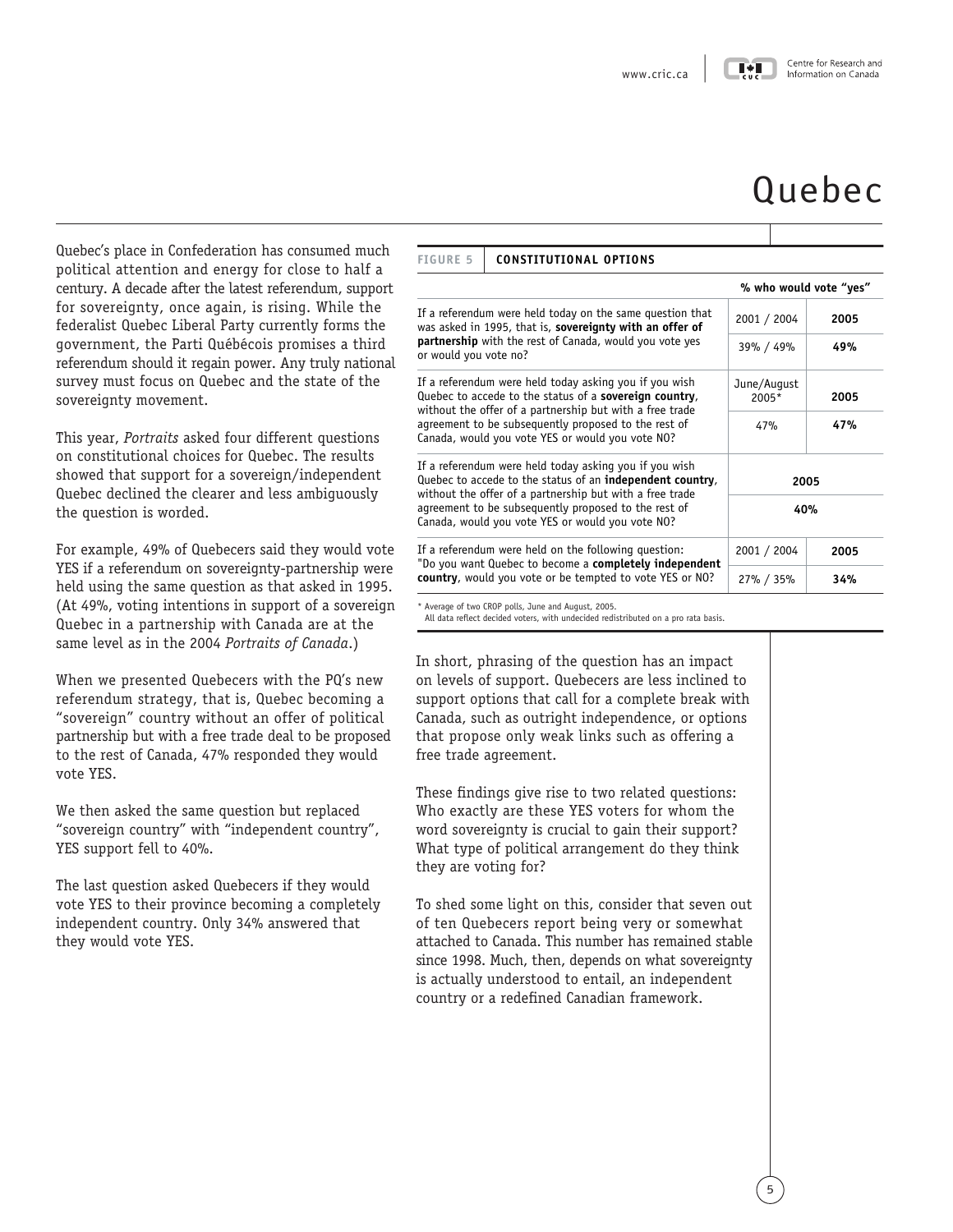**IT IS AN ADVANTAGE FOR QUEBEC** 

**TO BE PART OF CANADA**

# Quebec

**FIGURE 6**

|                |                                                      | Please tell me whether you strongly agree, somewhat agree, somewhat disagree or strongly<br>disagree with the following statements:<br>It is an advantage for Quebec to be part of Canada |                                             |                                    |                                         |
|----------------|------------------------------------------------------|-------------------------------------------------------------------------------------------------------------------------------------------------------------------------------------------|---------------------------------------------|------------------------------------|-----------------------------------------|
| 100            |                                                      |                                                                                                                                                                                           |                                             |                                    |                                         |
| 90<br>80<br>70 | 32                                                   | 32                                                                                                                                                                                        | 32                                          | 36                                 | 52                                      |
| 60<br>50<br>40 |                                                      |                                                                                                                                                                                           |                                             |                                    |                                         |
| 30<br>20<br>10 | 67                                                   | 65                                                                                                                                                                                        | 64                                          | 62                                 | 46                                      |
| 0              | Benefit from<br>Canada's<br>international<br>stature | Protection<br>of rights under<br>Canadian Charter                                                                                                                                         | Federal<br>transfers for<br>social programs | Protection<br>against<br>terrorism | Protect<br>French language<br>& culture |
|                | Agree                                                | Disagree                                                                                                                                                                                  |                                             |                                    |                                         |

# **UNDER THE MICROSCOPE…**

In Quebec, 63% of 18-24 year olds would vote YES in a referendum using the 1995 question. This is the highest result of all age groups. The 18-24 year olds also scored the highest (59% in agreement) when asked if the federal system is sufficiently flexible to allow the Quebec government to respond to the priorities of its population.

# **UNDER THE MICROSCOPE…**

Sixty-eight percent of Quebecers are tired of hearing about referendums and the constitution. In the rest of Canada, 70% of respondents felt the same way.

# **ADVANTAGES OF CANADA**

Identity and attachment are useful tools in establishing the big picture. This edition of *Portraits* broke things down a bit to get a more detailed idea as to whether or not certain things foster attachment. We found that Quebecers do believe that there are benefits to belonging to Canada.

Among the characteristics of Canada that are particularly appreciated by Quebecers are Canada's international reputation, the *Charter of Rights and Freedoms* (of particular interest here is the fact that those Quebecers aged 18-24 expressed the highest level of agreement that the Charter was an advantage), federal transfers for social programs, and protection against terrorism. Even among those who would vote YES on the 1995 question on sovereignty-partnership, a sizable proportion (45%) feels that Canada's international reputation is a benefit to Quebec.

# **FOOD FOR THOUGHT**

**◯** Support for sovereignty generally goes up when the federalist Liberal Party of Quebec is in power and it is unlikely there will be a referendum. Yet, when the Parti Québécois forms the government and chances of a referendum increase, support for sovereignty usually declines. What do you think this means?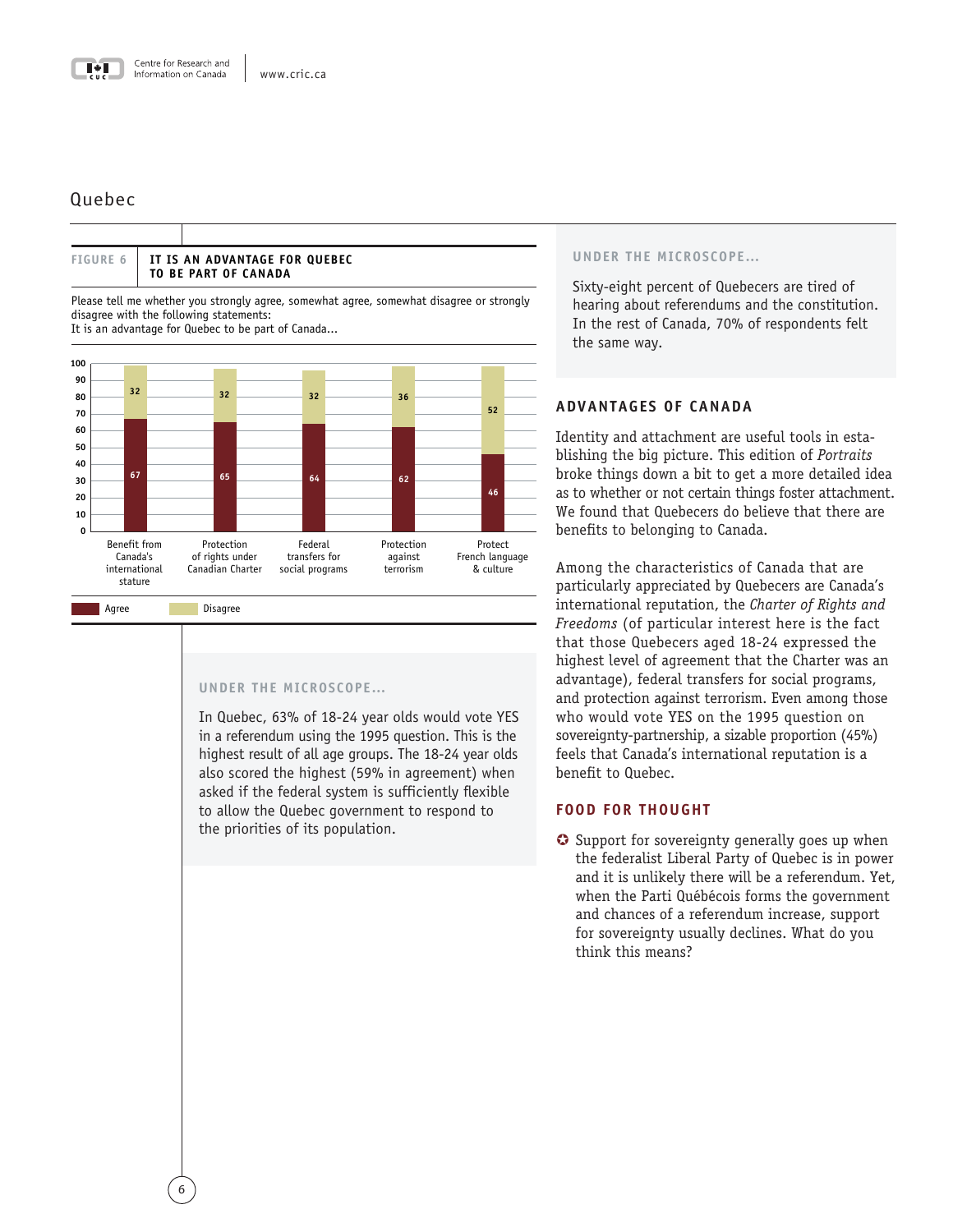### Centre for Research and Information on Canada

# Nature of Canada

<span id="page-10-0"></span>As a country, we grapple continually with questions of identity. What does it mean to be Canadian? Who are we? What are some of the touchstones of our national identity? This year, a section of *Portraits* probed into what Canadians see as things that define the country, things that, in many cases, if they were changed, would alter the country's nature.

We used the following concepts:

- abandoning Canada's two official languages
- cutting ties with the monarchy
- eliminating public health care
- getting rid of the CBC
- ceasing to engage in peacekeeping operations
- having more visible minorities in the Canadian population
- establishing closer ties with the U.S.

Those who said "yes" to any of these were then asked whether the resulting change would be positive or negative.

**Official languages** – Three quarters of Canadians believe that abandoning Canada's official languages policy would be a fundamental change and if that were to happen, it would be a negative. Those aged 18-34 were most likely to see the policy's elimination as negative.

Support for official languages is highest in Quebec, but every other region follows closely behind. These findings are consistent with past polls showing widespread support for bilingualism in Canada. When it became law in 1968, some areas of the country were vocally opposed to the *Official Languages Act*. Now, more than a generation later, there is widespread support for official bilingualism.

### **Cutting ties with the monarchy** – There is an

entirely different story when it comes to cutting ties with the monarchy. Fifty-three percent said it would not alter the country's nature while 43% said it would. Among those who think it would change the country's nature, 53%, thought the change would be negative.

# **NATURE OF CANADA NO**<br> **INDITE OF CANADA**<br> **UNDAMENTAL CHANG**<br>
ollowing items, do you<br>
change to the nature<br>
of wisible minority,<br>
of wisible minority<br>
ublic health care.

For each of the following items, do you tend to agree or disagree that they would result

- in a fundamental change to the nature of Canada
- a) Cutting ties with the monarchy.
- b) Growing proportion of visible minorities.
- c) Canada becoming closer with the U.S. than it is now.
- d) Eliminating public health care.

**FIGURE 7**

- e) Abandoning English and French as Canada's two official languages.
- f) Not having a national, publicly financed broadcaster like the CBC.
- g Eliminating peacekeeping operations for the Canadian military.



*"These findings are consistent with past polls showing widespread support for bilingualism in Canada. What is encouraging is that Canadians rank our official languages as vital in defining the nature of the country. Clearly, there is a deeply felt recognition that linguistic duality is part of being Canadian and people are very attached to it," says Michel Desjardins, President and Chief Executive Officer of the Canadian Unity Council (CUC).*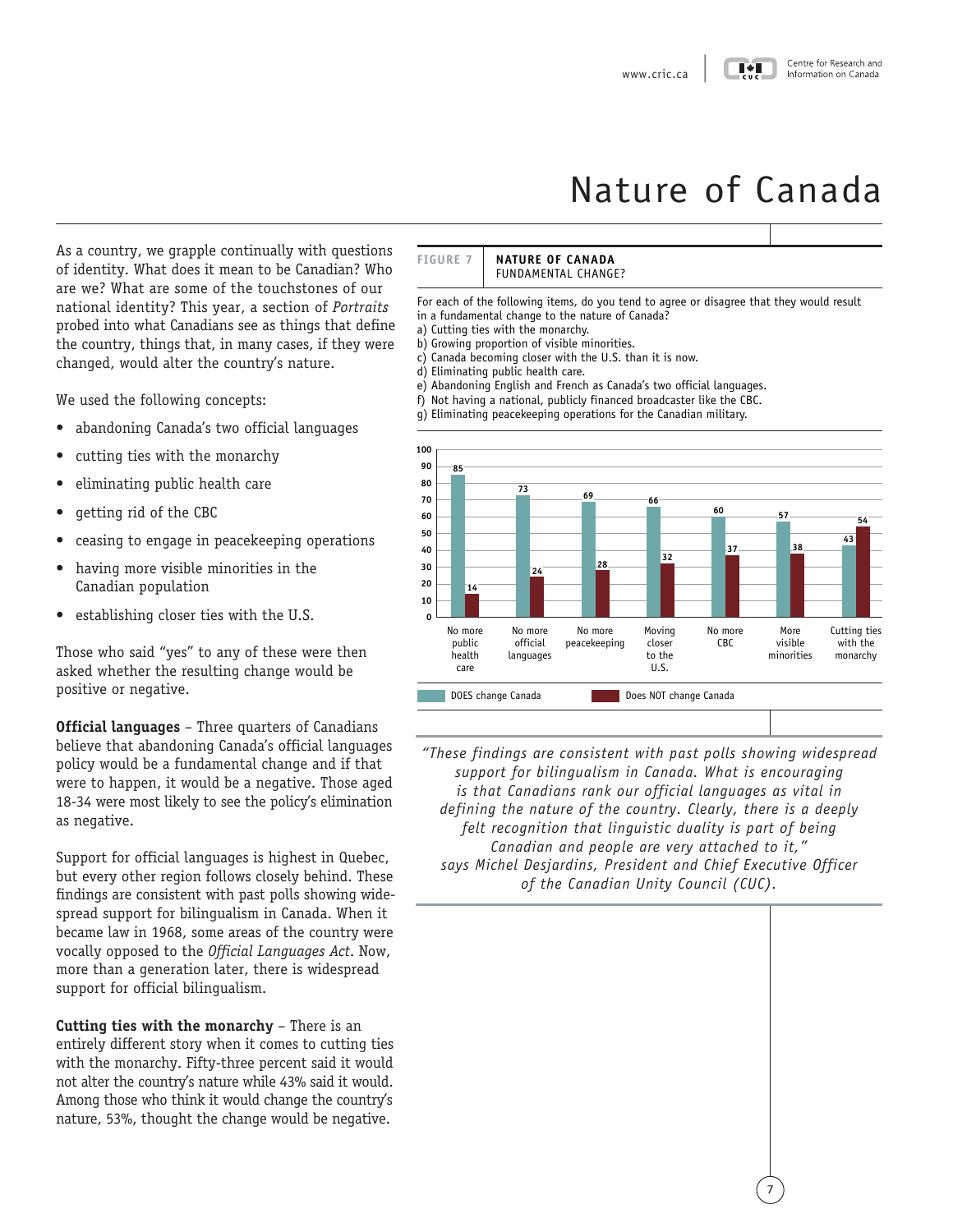

# Nature of Canada

**Eliminating public health care** – If there is one area in which Canadians are united, it is public health care. Eighty-five percent consider it an essential characteristic of the country. Of this group, almost 90% say if it were to disappear, it would be a negative change. trefor Research and<br>
Imation on Canada<br> **Eliminating**<br>
area in which<br>
care. Eighty<br>
characteristi<br>
90% say if it<br>
negative cha<br> **NATURE OF CANADA**<br>
DIRECTION OF CHANGE?<br>
following items, do you t<br>
al change to the nature

**NATURE OF CANADA** 

For each of the following items, do you tend to agree or disagree that they would result in a fundamental change to the nature of Canada?

- a) Cutting ties with the monarchy.
- b) Growing proportion of visible minorities.
- c) Canada becoming closer with the U.S. than it is now.
- d) Eliminating public health care.

**FIGURE 8**

- e) Abandoning English and French as Canada's two official languages.
- f) Not having a national, publicly financed broadcaster like the CBC.
- g) Eliminating peacekeeping operations for the Canadian military.



**Getting rid of the CBC** – Symbolically, the CBC was to play a role in the  $20<sup>th</sup>$  century like that played by the Canadian Pacific Railway in the  $19<sup>th</sup>$  – to stitch together a far-flung population spread over a vast territory. *Portraits* findings make it clear that at the dawn of the 21<sup>st</sup> century, the CBC is firmly anchored in the national psyche. In fact, six out of ten Canadians say its disappearance would alter Canada.

**Ceasing to engage in peacekeeping operation**s – Canadians value the heroism and sacrifice associated with our role as a peacekeeper on the world stage. That deep appreciation continues today. Almost 70% of Canadians consider this function a defining national characteristic. An overwhelming majority considers it to be a positive aspect of the nation's nature.

**Having more visible minorities in the Canadian population** – Canada is a country of immigrants and immigration has played an important role in its settlement, social composition and political development. Through the active promotion of multiculturalism, Canada has adopted a different philosophy in terms of integrating immigrants, who today overwhelmingly come from non-European countries, into society; they are encouraged to maintain some of the cultural and linguistic characteristics of their homeland. Diversity is not viewed as "difference" but as "richness".

By 2017, visible minorities will account for one in every five people in Canada and more than half of Torontonians and Vancouverites. *Portraits* reveals that nearly 60% of Canadians feel this changes the nature of the country. Among this group just over half saw the development as positive. These findings are comforting but they also point out the need for Canada not to take its openness to diversity for granted.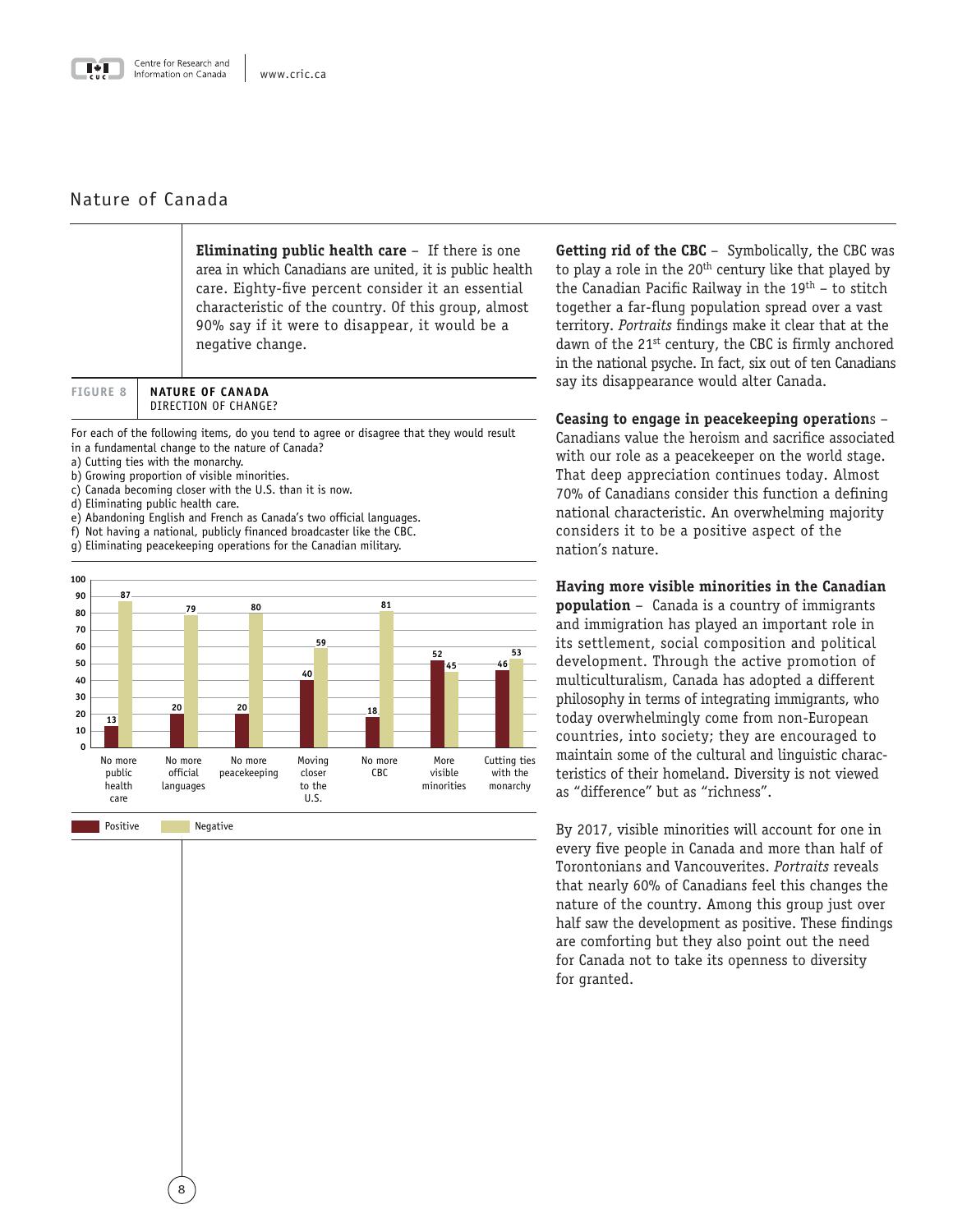# Nature of Canada

**Moving closer to the U.S.** – The desire to maintain an arms-length relationship with the U.S., first observed in the Priorities section (it was rated as the lowest of twelve priorities) reappeared in this section. Two-thirds of Canadians believe that closer relations with our southern neighbour would change Canada's nature. Furthermore, among those who felt this way, a majority believes that moving closer to the U.S. is negative.

# **FOOD FOR THOUGHT**

- **The** *Official Languages Act* was not greeted with universal acceptance when it was first enacted. Now, just over a generation later, Canadians embrace it. Will the acceptance of Canada's increasing diversity (greater variety of origins of immigrants, more visible minorities) follow the same path?
- µ Canada has a proud history of peacekeeping operations. In fact, it was a Canadian, Prime Minister Pearson (1963-68), who conceived of the idea. Yet, the Canadian Forces budget was cut in the late 1990s, thereby affecting its ability to carry out such operations, and Canadians consistently rank increased military spending as a low priority. How can this be explained?

# **UNDER THE MICROSCOPE…**

Canada is a country of immigrants. Before 1961, by far and away the vast majority (roughly 90%) of those who came to live in Canada were born in Europe. By the last decade of the  $20<sup>th</sup>$  century, there had been a profound shift. From 1991-2001, more than half of all immigrants to Canada came from Asia, a touch under 20% came from Europe and just over ten percent from Central and South America.

*"We know from past surveys that there is strong support among Canadians for multiculturalism and immigration, but this survey cautions us not to assume that all Canadians are equally happy about some of the demographic changes occurring. The variations across regions point to a public sentiment that is complex and needs to be more closely scrutinized to ensure that the diversity of our country is embraced by as many Canadians as possible," says Dr. Carsten Quell, CRIC's Director of Research.*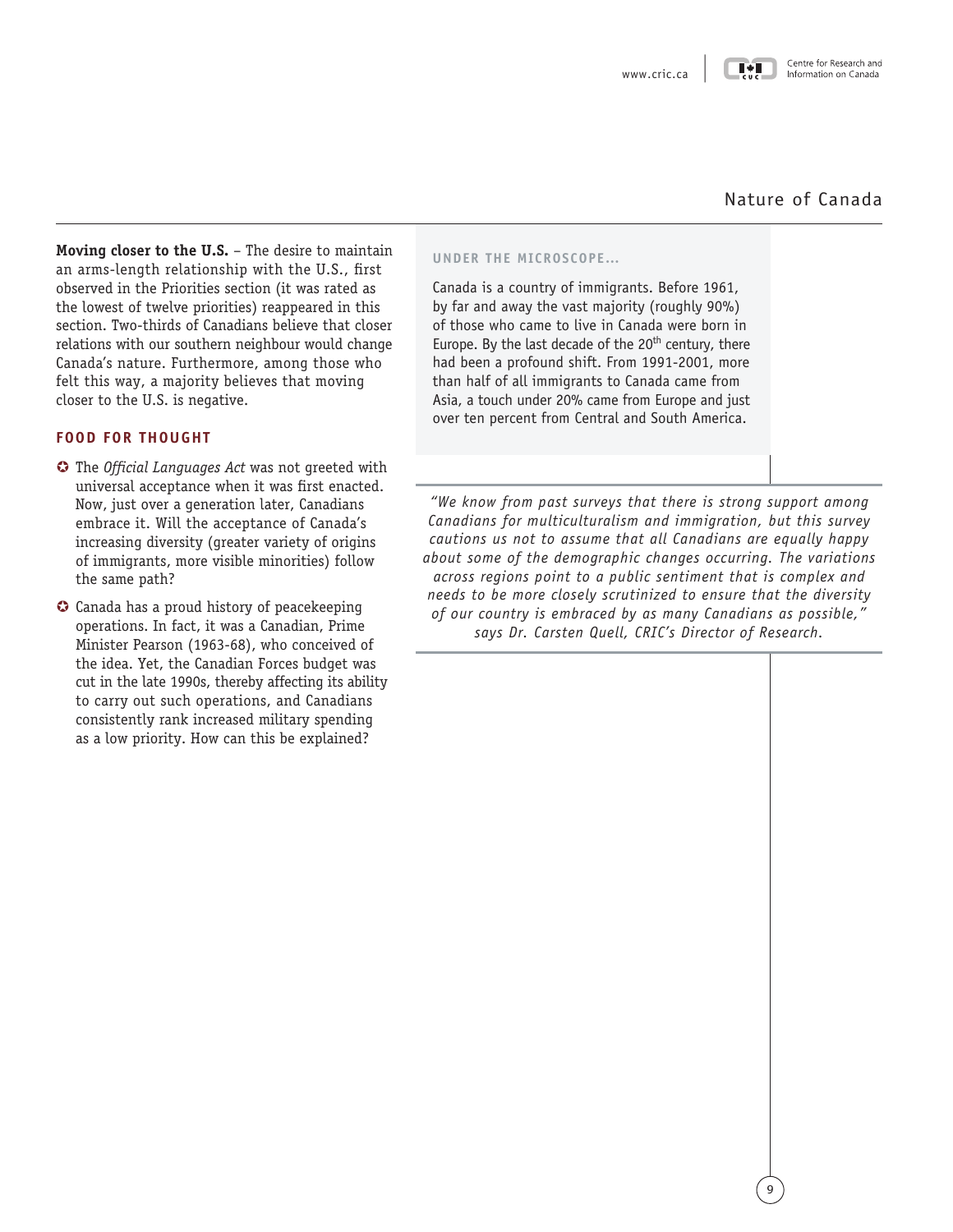# <span id="page-13-0"></span>Civil Liberties

*"Against the background of 9/11 and the more recent terrorist bombings in London, Canadians are looking for the right balance in terms of trade-offs between civil liberties and greater security. This poll tells us that Canadians recognize that some risk of terrorism may have to be accepted to safeguard freedoms. It is encouraging that young Canadians – especially our Charter Generation – value our rights so strongly. But there is also a streak of law-and-order sentiment expressed in the majority view that when foreigners promote terrorist activity here, they should be deported," says Rebecca Low, CRIC's Director General, Research and Regional Operations Outside Quebec.*



Next I am going to read you a series of two statements. Please tell me which one you agree with most. 1) In order to curb terrorism in this country, it will be necessary to give up some civil liberties. 2) We should preserve our civil liberties above all, even if some risk of terrorism remains.



While Canada has escaped the kind of terrorist attacks that have occurred in the U.S., Spain, Indonesia and Great Britain, Canadians still worry about terrorism. Protection against terrorism tied for fifth place among twelve policy priority choices for the federal government.

Nonetheless, a majority (54%) would rather safeguard than sacrifice their civil liberties, even if that means accepting a lower level of public security. This support was most pronounced among young Canadians (18-34), that is, the Charter generation, and, in regional terms, among Quebecers.

Breaking down the notion of "protection" into specific measures affords a view on the dividing line Canadians draw between preserving civil liberties and promoting safety. Canadians strongly favour civil liberties when it comes to police searches without a warrant and monitoring of communications between private citizens. Nearly two out of three (65%) agree with the statement that "protection against searches without a warrant is a basic right that should not be given up for any reason".

Surveillance cameras proved an important tool in several of the arrests made in London following the July 7, 2005 bombings. This has not been lost on Canadians. Over 70% think that more security cameras should be installed in public places so that police can monitor potential terrorism suspects.

There is strong support (two out of every three Canadians) for the view that when noncitizens abuse Canada's open society by promoting terrorist activity, they should be deported, even if they risk mistreatment where they are sent.

These findings make it clear that Canadians want law enforcement to use existing legal options, such as security cameras, in the fight against terrorism. However, they are concerned about government possibly stepping on their rights and privacy as citizens.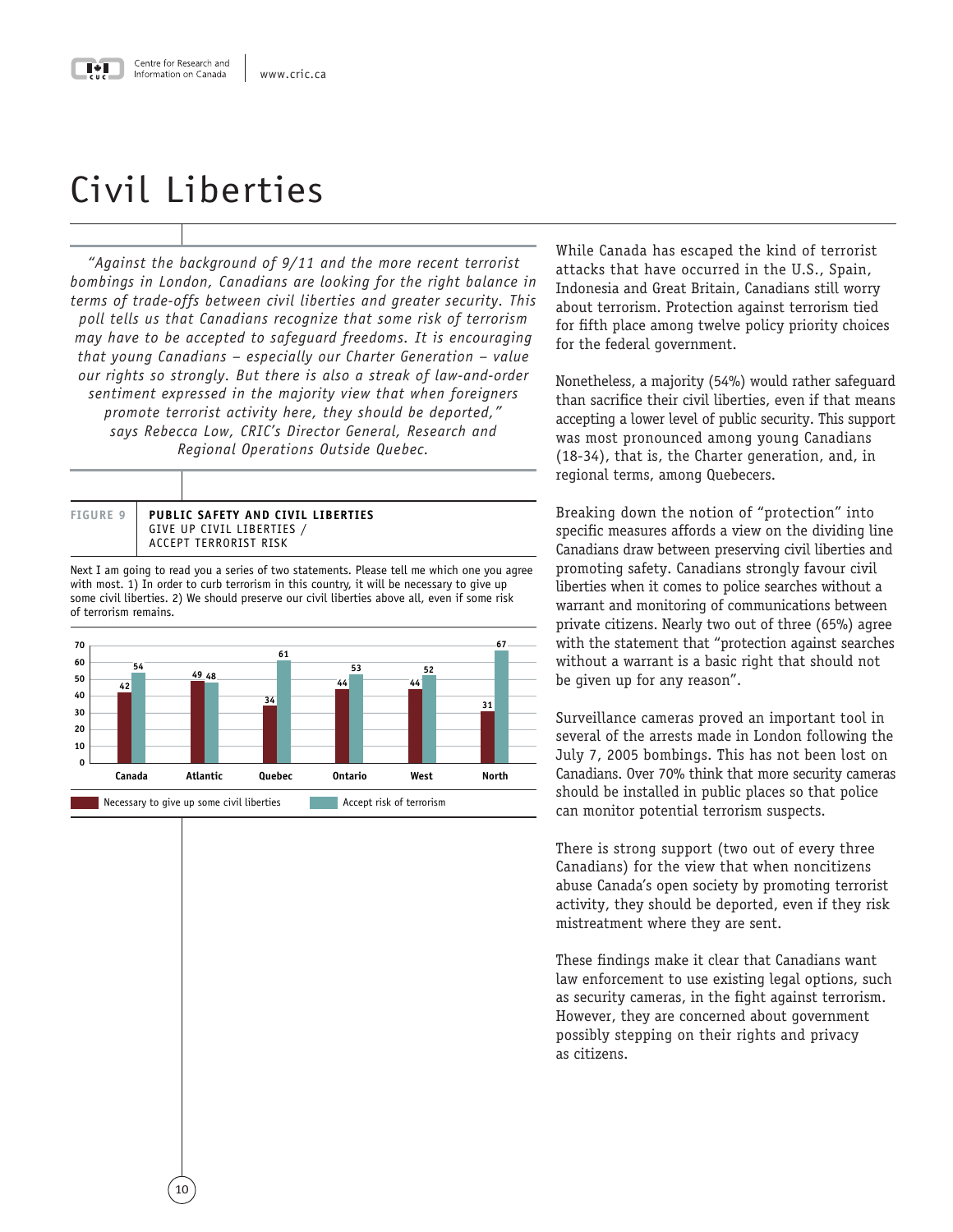# Civil Liberties

# **FOOD FOR THOUGHT**

µ Canadians have displayed a remarkable commitment to civil liberties, but if a bomb were to explode on a subway or a bus in Canada, how do you think that would affect their views on the balance between civil rights and public safety?

### **FIGURE 10 PUBLIC SAFETY AND CIVIL LIBERTIES**

Next I am going to read you a series of two statements. Please tell me which one you agree with most

1a) In order to curb terrorism in this country, it will be necessary to give up some civil liberties. 1b) We should preserve our civil liberties above all, even if some risk of terrorism remains

2a) Police should be free to search a property without a warrant solely on the suspicion that a terrorist act is being planned there. 2b) Protection against searches without a warrant is a basic right that should not be given up for any reason.

3a) Governments should be given greater powers to record telephone calls and monitor email in order to prevent people from planning terrorist acts. 3b) People's conversations and e-mail are private and there should be strict limits on giving governments access to them.

4a) Noncitizens who promote terrorist activity should be deported from Canada even if they might face mistreatment. 4b) Noncitizens who promote terrorist activity should be dealt with in a Canadian court of law and not deported.

More security cameras should be installed in public places so that police can monitor potential terrorism suspects. 5b) More public security cameras will make everyone a suspect and undermine our civil liberties as citizens

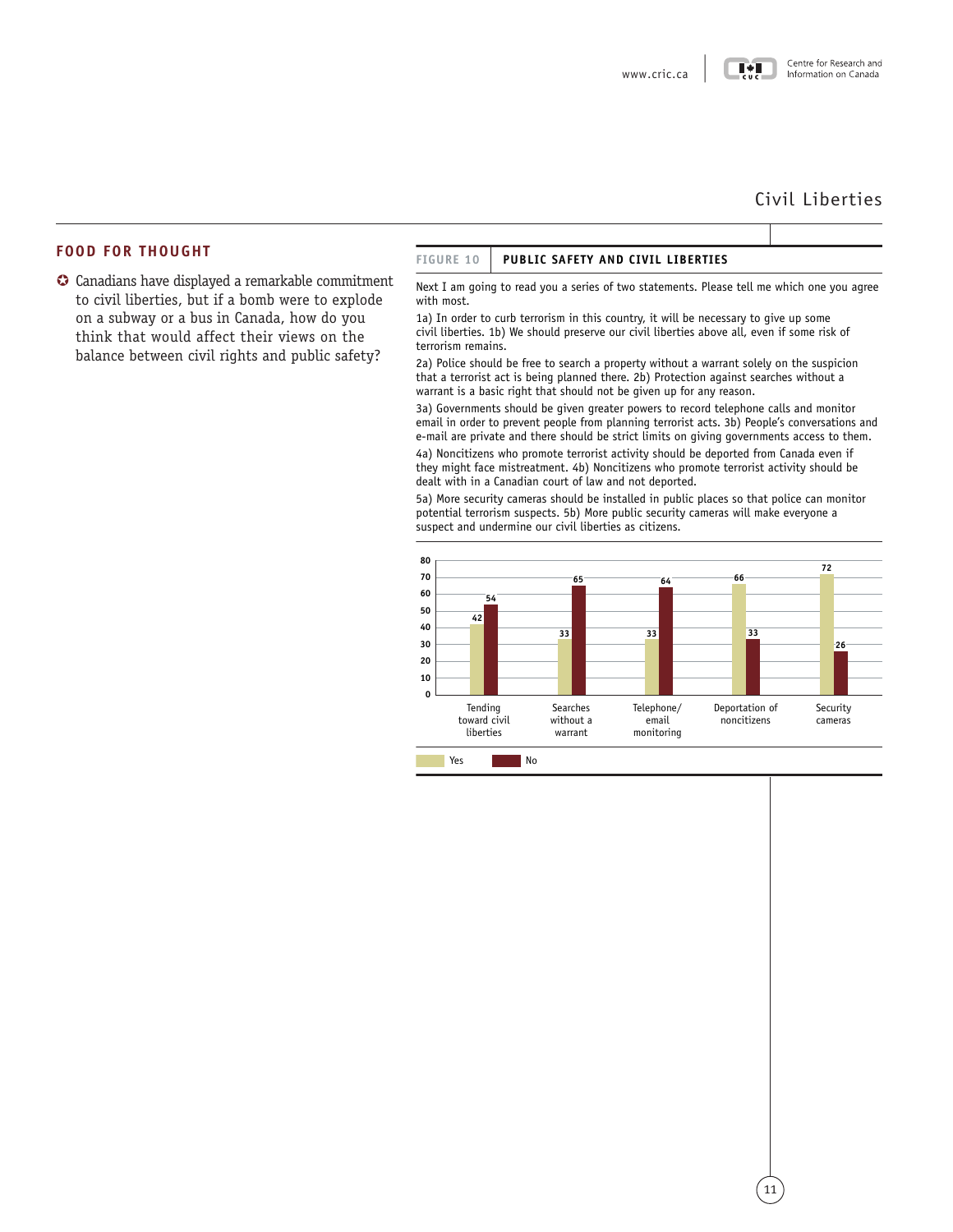<span id="page-15-0"></span>

# Annexes

 $(12)$ 

To see highlights for different areas of the country, click on the province or territory of your choice.

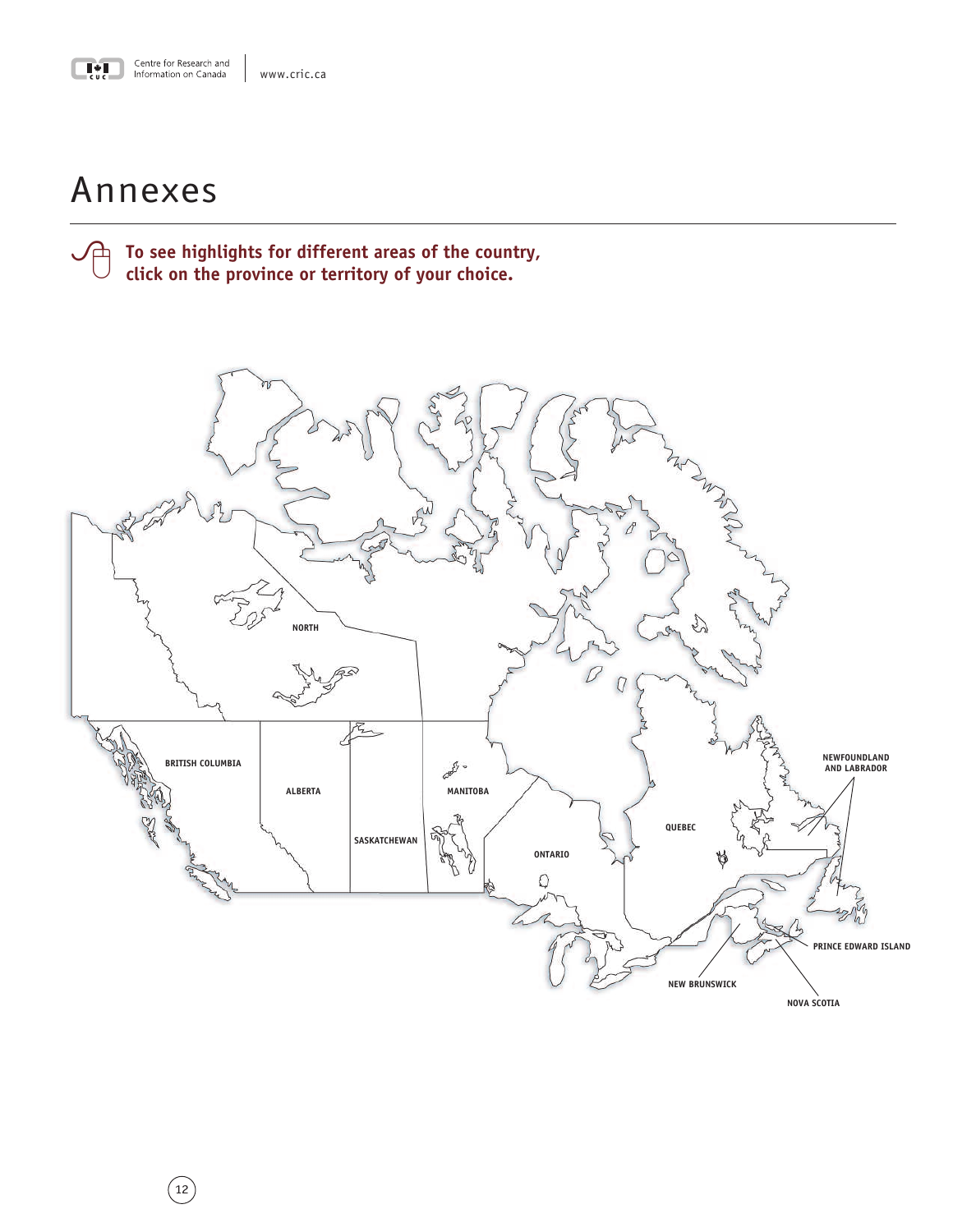### Centre for Research and Information on Canada

 $\blacksquare \bullet \blacksquare$ 

# Annexes

# <span id="page-16-0"></span>**FOCUS ON THE NORTH**

Residents of the three Northern Territories (89%), when compared to Canadians in other regions, are the most supportive of making protection of the environment the first priority for the federal government. Nationally, the figure is 78%. Thus, while the environment is the first priority for all Canadians, it rallies the most impressive support in the North.

Northerners are also the most likely to agree that Canadians should preserve their civil liberties above all, even if some risk of terrorism remains (67%), compared to 54% nationally.

Northerners, particularly in Nunavut and in the Northwest Territories, are also relatively pleased with how the political system is working. It is in the Northwest Territories where Canadians are most likely to say that politicians from their area do a good job of serving voters' interests (79%).

Residents of Nunavut are the most likely to agree that the Gomery inquiry demonstrates that abuses of power in government are investigated and corrective measures taken (74%). They are also the least likely to believe that most political leaders do not tell the truth or keep their promises (66%). They also give the most positive ratings in the country for the honesty and ethical standards of provincial and federal political leaders (67% and 50% respectively).

At other end of the spectrum, Yukon residents are the least likely by far to give a high rating of honesty and ethical standards to their local or municipal political leaders. Only 23% give a high rating to municipal leaders, and only 16% give the same rating to provincial political leaders.

# **FOCUS ON BRITISH COLUMBIA**

Sixty-six percent of British Columbians believe that politicians are serving voters' interests, marking a significant increase in this sentiment since 2002 when the figure was 49%.

On the question of balancing civil liberties with greater public safety, 56% of British Columbians think that preserving civil liberties should be the priority, even if some risk of terrorism remains, while 42% say that in order to curb terrorism, it will be necessary to sacrifice some civil liberties. The respective national figures on this question are 54% and 42%.

Seven out of 10 British Columbians say that noncitizens who promote terrorist activity should be deported from Canada, even if they might face mistreatment. This figure was slightly higher than the national average of 66%.

# **FOCUS ON ALBERTA**

Albertans are among the least likely to believe that Canadian federalism has more advantages than disadvantages for their province. Sixty-two percent of Canadians think federalism has more advantages than disadvantages for their province. Among Albertans, the figure drops to 52%.

Albertans (80%) also are among those who give the lowest marks to federal political leaders for honesty and ethical standards.

On the possible trade-offs between civil liberties and fighting terrorism, Albertans are close to evenly divided with 49% in favour of preserving civil liberties, even if some risk of terrorism remains, and 46% who feel that in order to curb terrorism, it will be necessary to give up some civil liberties.

Albertans (70%) are among the most likely to believe that noncitizens who promote terrorist activity should be deported from Canada even if they might face mistreatment, and to agree that more security cameras should be installed in public places so that police can monitor potential terrorism suspects (74%).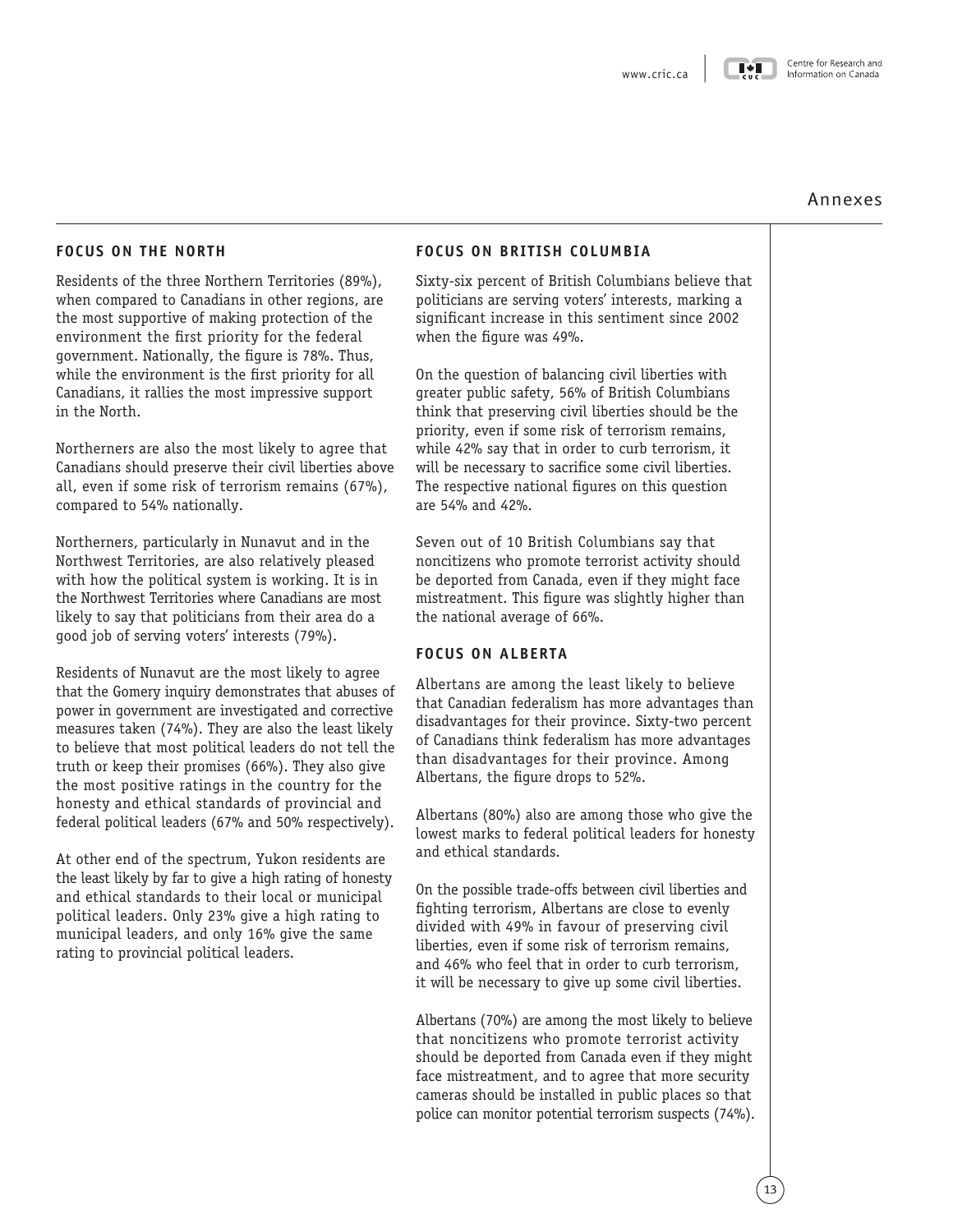<span id="page-17-0"></span>

# Annexes

# **FOCUS ON SASKATCHEWAN**

Eighty-three percent of Saskatchewan residents believe that most political leaders do not tell the truth or keep their promises. Only in Quebec do more people (88%) share this view.

Saskatchewaners (62%) are also the least likely to agree that politicians from their area do a good job of serving the interests of the community.

Only 26% believe that their province is treated with the respect it deserves in Canada. The only province less satisfied with the level of respect it receives is Newfoundland and Labrador where only 18% believe that their province gets the respect that it deserves.

Forty-four percent of Saskatchewan residents agree with the statement "the federal government has become virtually irrelevant to me", up from 42% in 2003. Only in Nunavut (53%), New Brunswick and in Newfoundland and Labrador (45% and 44% respectively) is the federal government perceived as more irrelevant.

# **FOCUS ON MANITOBA**

Manitobans, along with Albertans, are the harshest judges of the honesty and ethical standards of federal leaders. Eighty percent of people in both provinces give them a low rating on both points. Still, Manitobans are among the most likely to say that Canadian federalism has more advantages than disadvantages for their province (73%, up from 70% in 2003).

Manitobans and Albertans (60%) are the most likely to oppose giving political parties financial incentives to increase the number of women candidates. Manitobans (57%) and Albertans (60%) are also the most opposed to requiring political parties nominate a specific percentage of women candidates.

When it comes to the war against terrorism, Manitobans (46%) are among the least likely to say that civil liberties should be preserved. They are also the least likely among Canadians to say that protection against searches without a warrant is a basic right (58%), and the least likely to believe that there should be strict limits on giving government access to people's private conversations and e-mail (57%).

# **FOCUS ON ONTARIO**

Ontarians are feeling a little less secure about their place in Confederation. While a majority (62%) feel that their province is treated with the respect that it deserves, this represents a drop of 10 percentage points over 2004 when 72% felt this way.

Like Canadians in all regions, Ontarians expressed a preference for minority instead of majority government. Comparatively, however, their support was the lowest among the major regions of the country (59%).

# **FOCUS ON QUEBEC**

More than two-thirds of Quebecers – 67% – agreed that being part of Canada allows Quebec to benefit from the country's international stature.

Sixty-five percent agreed that protection of rights under the *Canadian Charter of Rights and Freedoms* is an advantage for Quebec. Sixty-four percent said that benefiting from federal transfer payments for social programs is an advantage, followed by protection against terrorism – 62%.

*Portraits* asked also four different questions on constitutional choices for Quebec. These were the results, after redistribution of the undecided by CROP:

- 49% Would vote YES in a referendum on **sovereignty-partnership**;
- 47% Would vote YES to Quebec becoming a **sovereign country, with a free trade agreement to be proposed to the rest of Canada**;
- 40% Would vote YES to Quebec becoming an **independent country, with a free trade agreement to be proposed to the rest of Canada**;
- 34% Would vote YES to Quebec becoming a **completely independent country**.

If a referendum on sovereignty-partnership were held now, 63% of Quebecers aged 18 to 24 would vote YES. In contrast, 39% of Quebecers aged 55 or older would vote YES. 51% of those aged 25-34 would support the YES, 52% of those aged 35-44 would vote YES, as would 52% of those aged 45-54.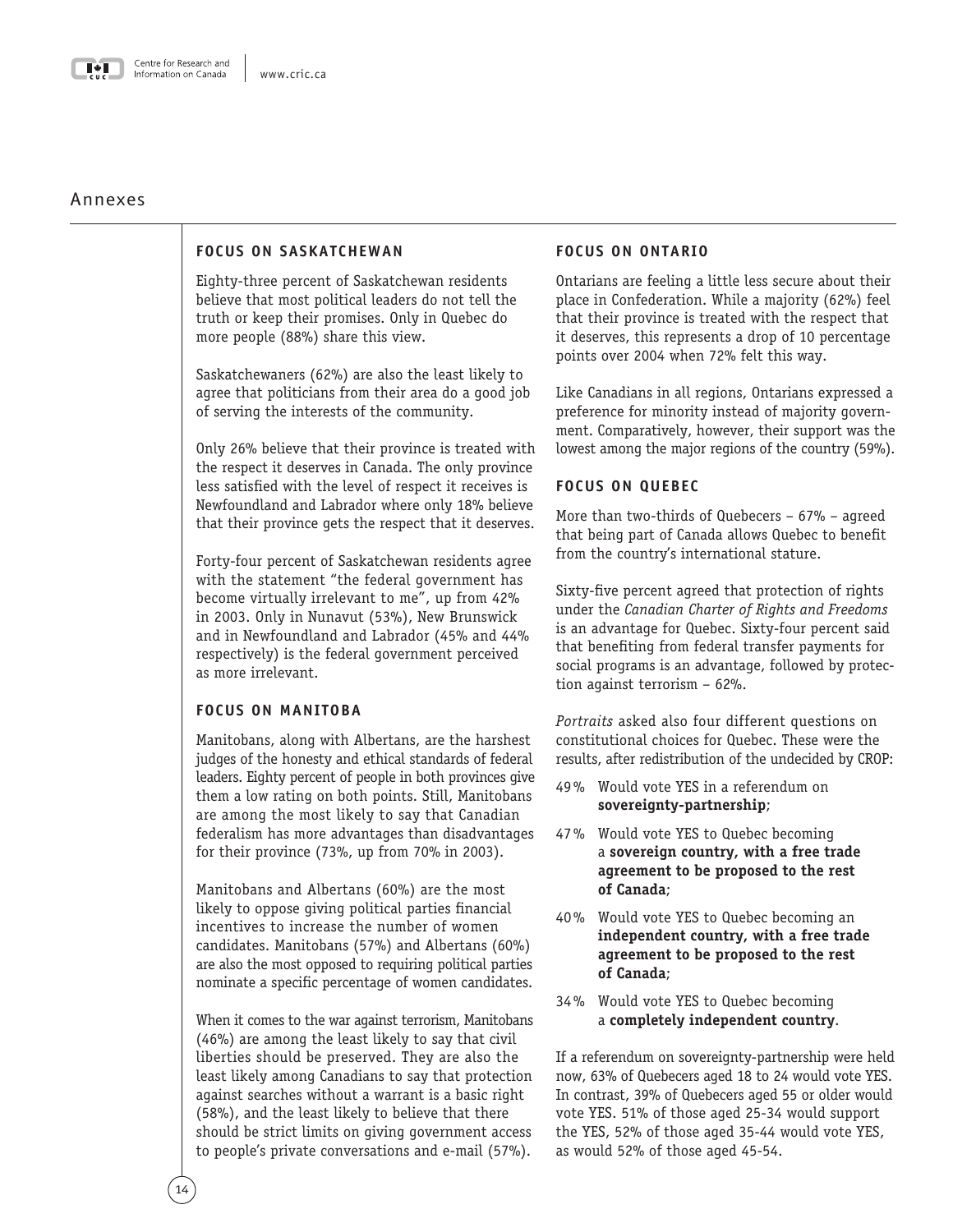$\blacksquare \bullet \blacksquare$ 

### Centre for Research and Information on Canada

# Annexes

<span id="page-18-0"></span>When asked about their attachment to Quebec, 58% of Quebecers say they are very attached and 35% say they are somewhat attached for a total of 93%. In 1998, a total of 92% of Quebecers said they were very or somewhat attached to Quebec.

On attachment to Canada, 71% of Quebecers are very or somewhat attached to Canada in the 2005 survey, compared to 72% in 1998.

In response to a question about whether their country would change fundamentally if a number of public policies or institutions were ended or altered significantly, Quebecers ranked ending the official languages policy as the most negative potential change, followed by closing the CBC.

# **FOCUS ON NEW BRUNSWICK**

Sixty-seven percent of New Brunswickers feel that their provincial/territorial government has too little revenue to fulfill its responsibilities, up from 62% in 2004 and far above this year's Canadian average (44%). Only residents of Newfoundland and Labrador (82%), Nunavut (71%), and Prince Edward Island (70%) are more likely to take this view.

Forty-five percent of New Brunswickers also agree with the statement "the federal government has become virtually irrelevant to me", a jump of 13 percentage points since 2003. Only in Nunavut is the federal government perceived as more irrelevant (53%).

However, New Brunswickers make a distinction between the relevance of the federal government and Canadian federalism. Fully 73% say that Canadian federalism has more advantages than disadvantages for their province, up from 62% in 2003. Only in Nova Scotia do more Canadians share this view (79%).

Sixty percent of New Brunswickers give provincial/ territorial political leaders a low rating for honesty and ethical standards, putting them just behind Quebec where 66% take this view and Yukon where the figure is 82%.

## **FOCUS ON PRINCE EDWARD ISLAND**

Prince Edward Islanders are among the most likely to say their province is treated with the respect it deserves (51%), behind only Nunavut (52%) and Ontario (62%). Yet, they are also among the most likely to believe their provincial government has too little revenue to fulfill its responsibilities (70%), up from 62% in 2004.

Among Canadians, Prince Edward Islanders are by far the most likely to give a high rating to the honesty and ethical standards of religious leaders (77%, up from 63% in 2004). They are also the most likely to give high ratings to the honesty and ethical standards of public servants (70%).

P.E.I. residents (34%) and Quebecers (33%) are the least likely to believe that cutting ties with the monarchy would result in a fundamental change to the nature of Canada.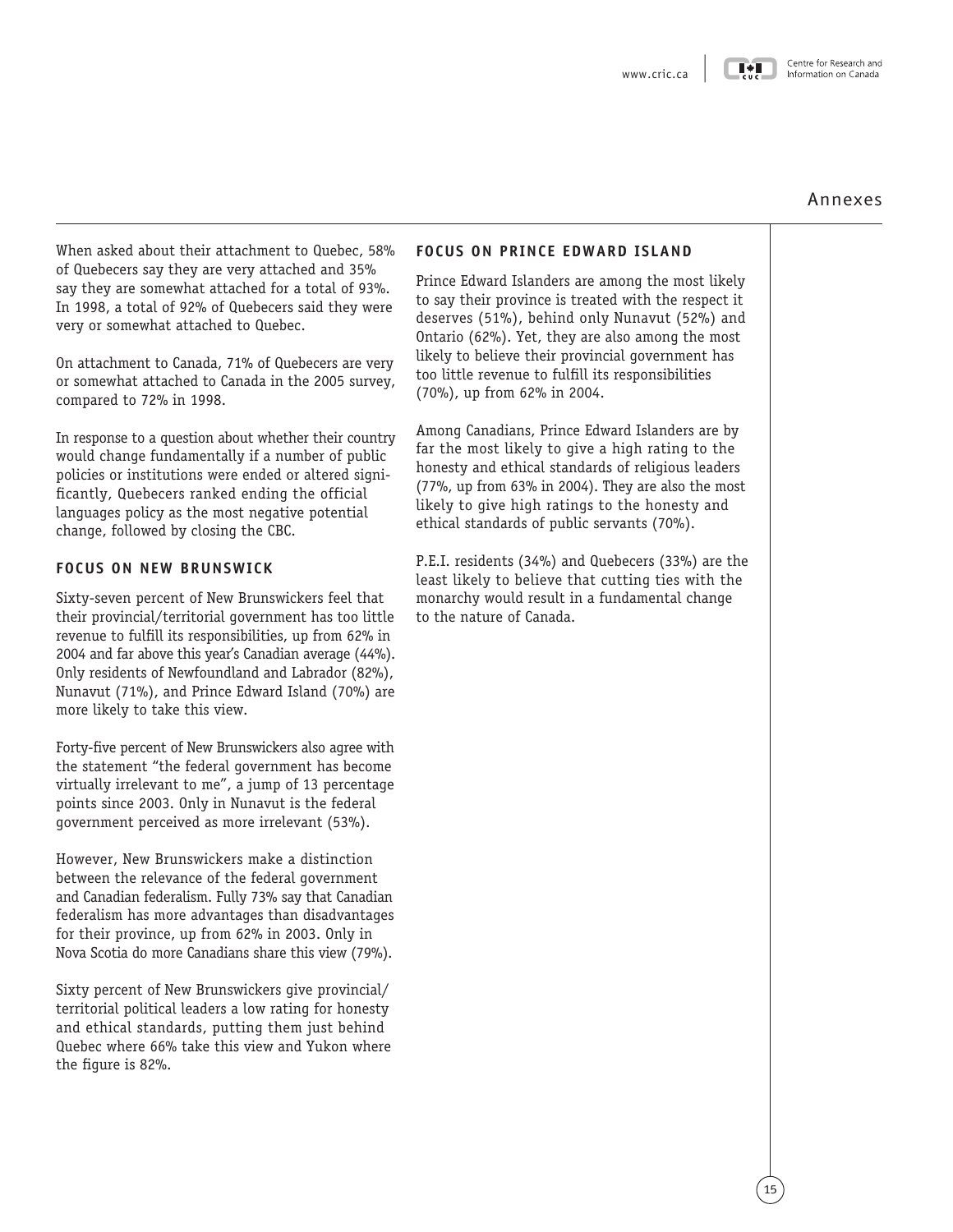<span id="page-19-0"></span>

# Annexes

# **FOCUS ON NOVA SCOTIA**

Among Canadians, Nova Scotians (79%) are the most likely to agree that Canadian federalism has more advantages than disadvantages for their province/ territory, up nine percentage points from 2003. Quebecers and Albertans are least convinced of the advantages of federalism (51% and 52% respectively).

There are significant differences in perception among Canadians about the respect accorded to their province. The biggest change occurred in Nova Scotia where 43% currently feel their province gets the respect it deserves – a jump of 16 percentage points since last year.

Across Canada, minority government was preferred to majority government. Seventy percent of residents in Nova Scotia and in Newfoundland and Labrador preferred minority government, making these two provinces the strongest supporters of minority government in the Atlantic region.

In the Atlantic Provinces, 50% said abandoning the monarchy would change Canada. In Nova Scotia, 56% took that view. Of those Nova Scotians who believed that abandoning the monarchy would fundamentally change Canada's nature, 73% felt it would be negative. This was the highest figure in the country for those who took this view.

The Atlantic region (81%) led the way in saying that more spending on education and training, as well as cutting taxes (57%), should be high priorities for the federal government.

# **FOCUS ON NEWFOUNDLAND AND LABRADOR**

Support for cutting taxes is higher in Newfoundland and Labrador (65%) than anywhere in the country, as is support for protecting Canadians against terrorist threats (71%).

Of the Atlantic Provinces, Newfoundland and Labrador expressed the highest level of support for incentives to promote the participation of women in elected politics:

- 72% support the idea that political parties be required to nominate a specific percentage of women candidates for election campaigns; and
- 63% support the notion that political parties be given financial incentives to increase the number of women candidates that they put forward during election campaigns.

The province also registered the highest level of support for increased cooperation between the federal and provincial/territorial governments (75%), compared to 67% support throughout the Atlantic Region.

As for protecting the environment, which 78% of Canadians picked as the top priority for government, 91% of people in Newfoundland and Labrador, and the Northwest Territories, put that priority first. The only place where such sentiment was higher was in Nunavut (92%).

The Atlantic Region (81%) led the way in wanting more spending on education and training. Within the region, it was Newfoundland and Labrador (91% - high priority) where support was highest.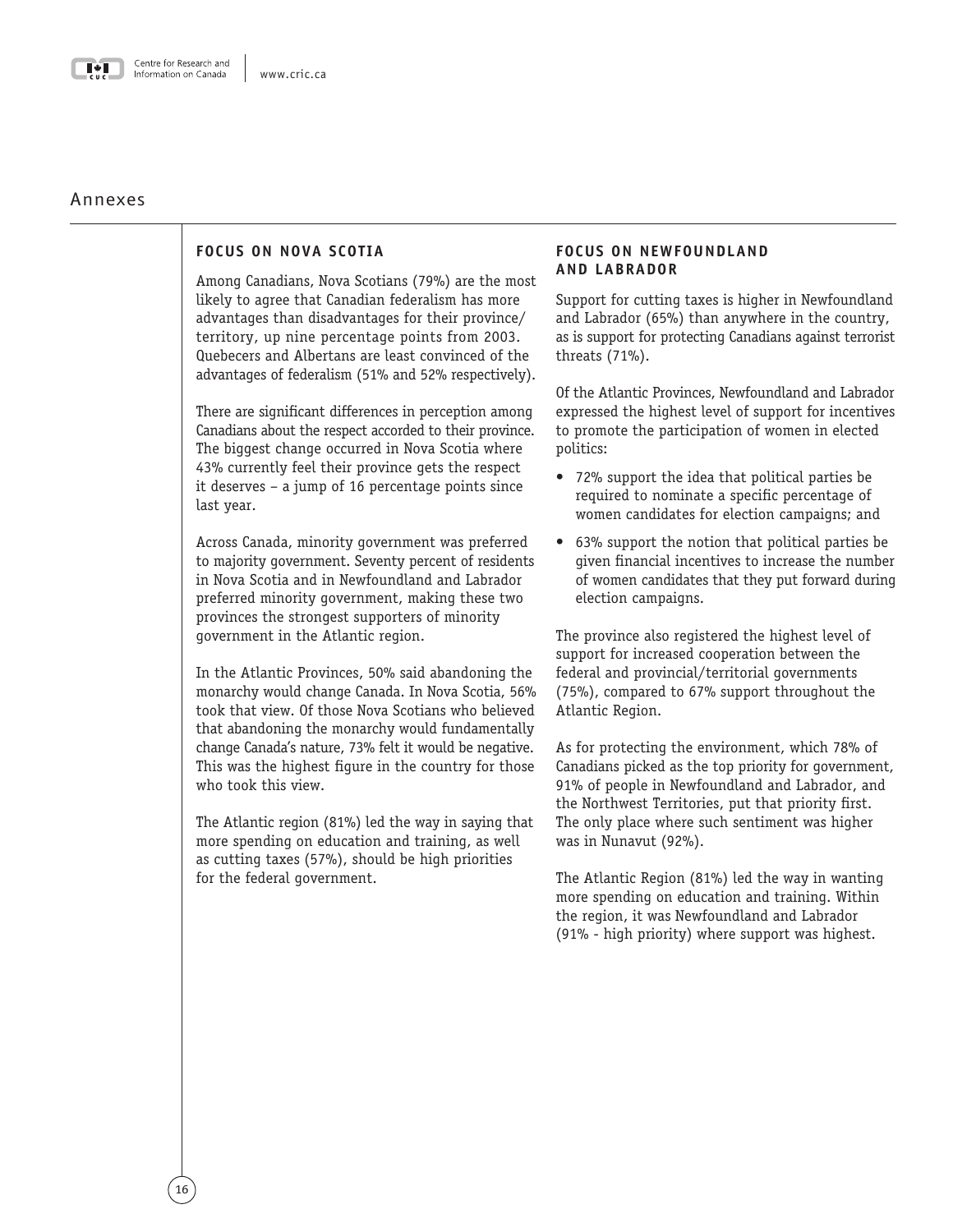# <span id="page-20-0"></span>**CRIC RESEARCH: DIVERSITY, CIVIC ENGAGEMENT, AND THE WORKING OF THE FEDERATION**

All of our research falls into three themes: diversity; civic engagement; and the working of the federation. Below you will find the research that we have conducted over the past few years. To view this information please go to www.cric.ca.

# **CIVIC ENGAGEMENT**

# µ **The Civic Interest and Engagement of Canadians**

CRIC Survey August 2005

Most Canadians believe that civic engagement is more a matter of choice than a responsibility of citizenship, and 59% of Canadians say they feel the need to make a difference in the world around them. In fact, 61% believe that when people act together, they can change things for the better. And almost three of every four Canadians agree that by acting together, they can have at least some impact in making their community a better place to live.

**★ Civic Engagement in Canada.** [\(PowerPoint Document - Slide package\)](http://www.cric.ca/pwp_re/youth_survey/youth_survey_eng.ppt)

# µ **[Women, Public Service and Politics](http://www.cric.ca/pdf_re/women_femmes/women_politics_eng.pdf)**

CRIC Report July 2005

Women make up more than half of Canada's population. Yet, in the last federal election, they accounted for little more than two of every 10 candidates. Why have women not made more progress in holding elected office in the past few decades?

## µ **Youth, Leadership, Engagement Project**

Over the past few years, CRIC's research has examined the attitudes and values of young leaders toward the political process to gain insight into the factors affecting their political participation and engagement.

- $\star$  Youth and Leadership: A CRIC Study of the Values and Priorities **of the Next Generation of Community Leaders in New Brunswick.** April 2004
- $\star$  [Youth and Leadership: A CRIC Study of the Values and Priorities](http://www.cric.ca/pwp_re/Youth_leadership/youth_and_leader_NB_en.ppt) **of the Next Generation of Community Leaders in Ontario.** February 2003

# µ **[Citizen Participation and Canadian Democracy: An Overview](http://www.cric.ca/pwp_re/cric_studies/citizen_participation_and_cdn_democracy_aug_2003.ppt)**  CRIC

August 2003

This report summarizes the findings of a number of studies on citizen participation and Canadian democracy. The first section considers voter turnout in Canada and the particular reasons why people choose not to vote. In the 2000 federal election voter turnout was 61%, which is significantly lower than the 75% voter turnout Canada experienced during the 1988 federal election. The trend in declining voter turnout is also evident in most provincial elections as well.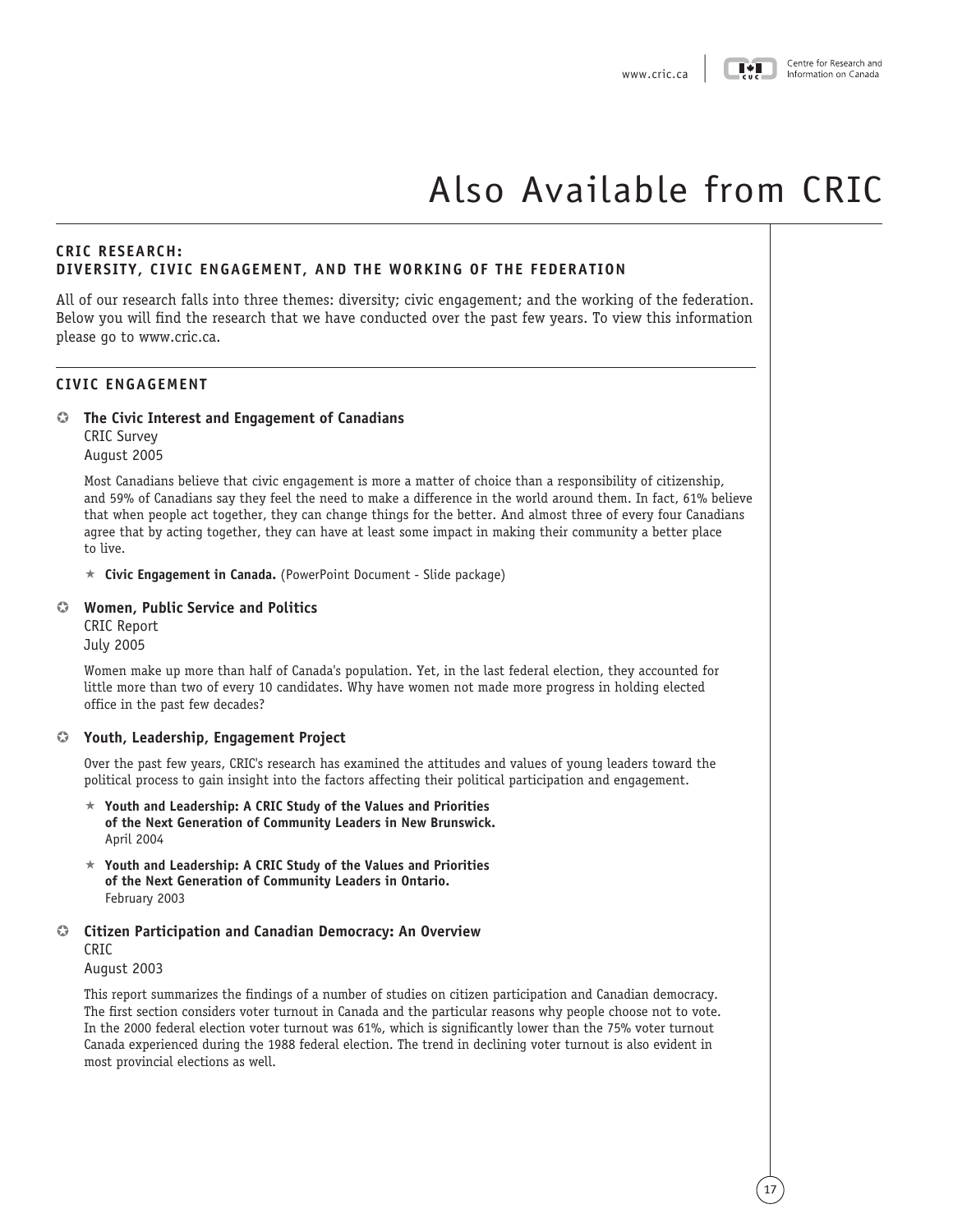# **DIVERSITY** µ **Regional and Multicultural Diversity in Canada** CRIC Survey October 2005 Multiculturalism has a moderating effect on extremist influences in the view of 68% of Canadians. However, 58% expressed concern that the loyalty of immigrants may suffer if they maintain too strong an attachment to their countries of origin while becoming Canadian. « **[Regional and Multicultural Diversity in Canada.](http://www.cric.ca/pwp_re/diversite/Diversity_en.pdf)** (PDF Document - Slide package) µ **Decline in Number of Canadians Who Believe Religious Practice is Important** CRIC Survey September 2004 A poll by CRIC shows that 61% of Canadians believe that religious practice is an important factor in the moral and ethical lives of Canadians while 36% say it is not. « **[Religion in Canada.](http://www.cric.ca/pwp_re/double_poll/religion_en.ppt)** µ **Imminent Terrorist Attack Not a Fear for Most Canadians** CRIC Survey September 2004 Three years after the terrorist attacks on the World Trade Centre in New York, most Canadians (56%) think possible terrorist attacks on Canada in the next two years are unlikely, but a sizable minority (42%) thinks the country could be the target of a major terrorist attack within that period.  $\star$  [9-11: Three years later.](http://www.cric.ca/pwp_re/double_poll/terrrorism_en.ppt) µ **New Canada Revisited** CRIC Survey July 2004 The survey revisits the findings of the 2003 "New Canada" study, which CRIC conducted in association with *The Globe and Mail*. « **[CRIC Survey : New Canada Revisited.](http://www.cric.ca/pwp_re/new_canada%20redux/New%20Canada%202%202004_ang.ppt)** µ **Bilingualism Retains Strong Appeal Among Canadians - French Remains Second Language of Choice for Most Anglophones** CRIC Survey February 2004 Bilingualism's appeal remains high among Canadians. It has special meaning for new Canadians, and is popular among younger Canadians. In the context of the country's deepening multiculturalism and its position in the global economy, Canadians are convinced of the importance of speaking more than one language. « **[CRIC Survey on Official Languages.](http://www.cric.ca/pwp_re/bilingual_poll/bilingual_poll_march2004.ppt)** µ **A [New Canada? The Evolution of Canadian Identity and Attitudes to Diversity](http://www.cric.ca/pwp_re/new_canada/new_canada_2003_slides_eng.ppt)** CRIC Survey/Presentation April-May 2003 The CRIC, in partnership with *The Globe and Mail*, has conducted an in-depth national public opinion survey focusing on the way Canada is changing.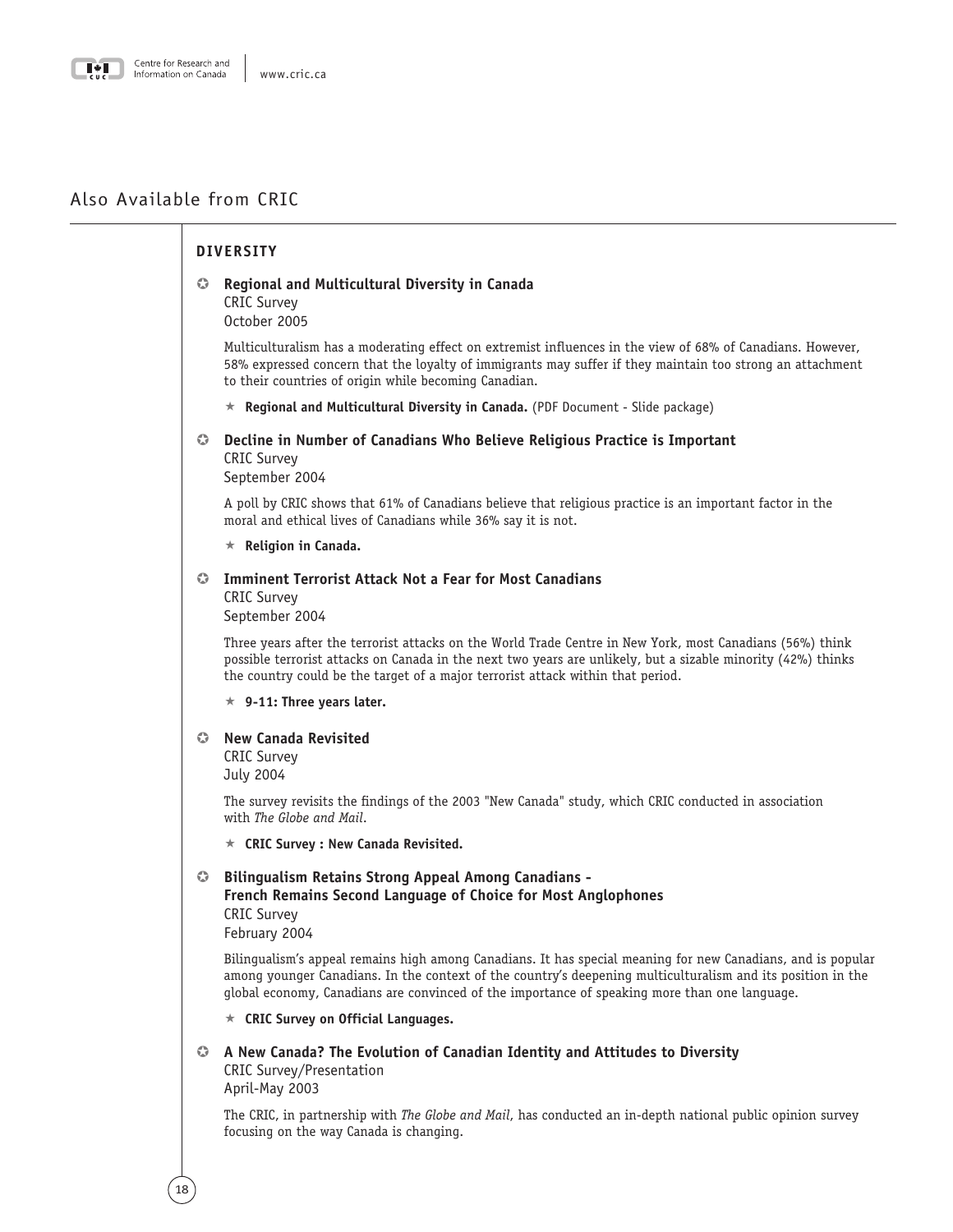|               | © Canadians Differ from Americans on Iraq, United Nations<br><b>CRIC Survey</b><br>April 2003                                                                                                                                                                        |
|---------------|----------------------------------------------------------------------------------------------------------------------------------------------------------------------------------------------------------------------------------------------------------------------|
|               | There does not appear to be a rise in anti-American feeling among Canadians, despite Canada's difference<br>of opinion with the U.S. over the war in Iraq.                                                                                                           |
|               | $\star$ CRIC Survey on International Affairs.                                                                                                                                                                                                                        |
| 0.            | <b>CRIC FACTSHEET on Bilingualism</b><br>CRIC<br>March 2003                                                                                                                                                                                                          |
| $\bm{\omega}$ | A Majority Says Racism is a Big Problem in Canada<br><b>CRIC Survey</b><br><b>March 2002</b>                                                                                                                                                                         |
|               | 59% of Canadians feel that racism is a big problem in Canada while 40% disagree.                                                                                                                                                                                     |
|               | <b>WORKINGS OF THE FEDERATION</b>                                                                                                                                                                                                                                    |
|               | C CRIC Borderlines 2005: Canadians Say Canada Leads U.S. on Quality of Life<br>but Not Jobs for Best Educated<br>June 2005                                                                                                                                           |
|               | Seventy-seven percent of Canadians think that their country does a superior job of providing citizens with<br>a better quality of life than does the United States. However, among Americans, only 50% think that<br>the U.S. tops Canada in this area.              |
|               | $\star$ CRIC Borderlines 2005: Survey Results from Canada and the United States.                                                                                                                                                                                     |
| $\omega$      | Most Canadians Prefer a Federal System<br><b>CRIC Survey</b><br>October 2004                                                                                                                                                                                         |
|               | Three out of four Canadians, including a significant majority of Quebecers, prefer a federal system<br>to any other kind.                                                                                                                                            |
|               | $\star$ Canada-U.S.-Mexico Comparative Federalism Survey.                                                                                                                                                                                                            |
| $\bm{\omega}$ | <b>Attitudes to Federalism</b><br><b>CRIC Survey</b><br>August 2003                                                                                                                                                                                                  |
|               | A majority of Canadians (56%) believes the federal government has too much power and a plurality (45%)<br>wants local governments to have more influence, according to a new poll that examines attitudes to federalism<br>in Canada, the United States, and Mexico. |
|               | 2003 Comparative Federalism Survey.<br>*                                                                                                                                                                                                                             |
| $\circ$       | <b>CRIC Borderlines Survey - 2002</b><br>October 2002                                                                                                                                                                                                                |
|               | Most Canadians remain confident of their independence but there has been some slippage.<br>★<br>$\star$ Canadians are protective of their way of life and consider their values distinct from those<br>of their U.S. neighbours.                                     |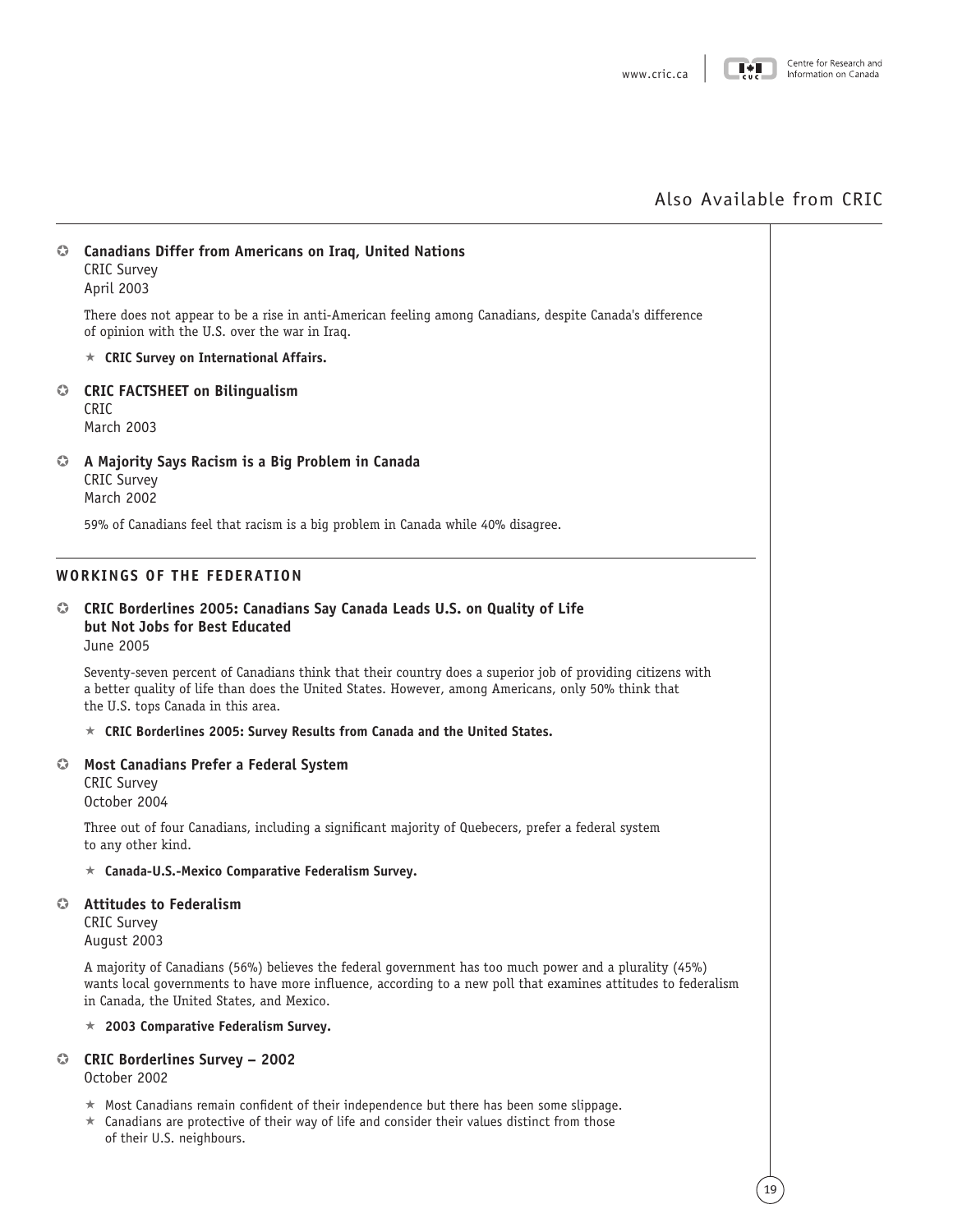

### µ **[Canadians and Americans Agree on Common Border Policy](http://www.cric.ca/pdf/cric_poll/border/border_poll_june2002.pdf)** CRIC Survey

June 2002

While Canadians and Americans have similar views on border security, there is a big difference in levels of confidence in government in both federations with Canadians clearly less trusting of government than their U.S. neighbours.

 $\star$  [Press release.](http://www.cric.ca/pdf/cric_poll/border/border_pr_june2002.pdf)

 $\star$  [Graphics.](http://www.cric.ca/pdf/cric_poll/border/border_graphs_june2002.pdf)

# µ **[The Charter: Dividing or Uniting Canadians?](http://www.cric.ca/pdf/cahiers/cricpapers_april2002.pdf)**

The CRIC Papers April 2002

The *Canadian Charter of Rights and Freedoms* is viewed favourably by large majorities in all regions, with the highest rate of approval in Quebec (91%), and the lowest in the West (86%). Approval of the Charter is higher than in previous years.

# µ **[Greater Support Among Canadians for Activism in World Affairs](http://www.cric.ca/pdf/cric_poll/worldaffairs/World_report_feb2002.pdf)**

CRIC Survey February 2002

As 2002 opens with a focus on international efforts to combat terrorism and the conditions that breed it, an increased number of Canadians think the country should become more active in military alliances such as NATO, and in delivery of foreign aid.